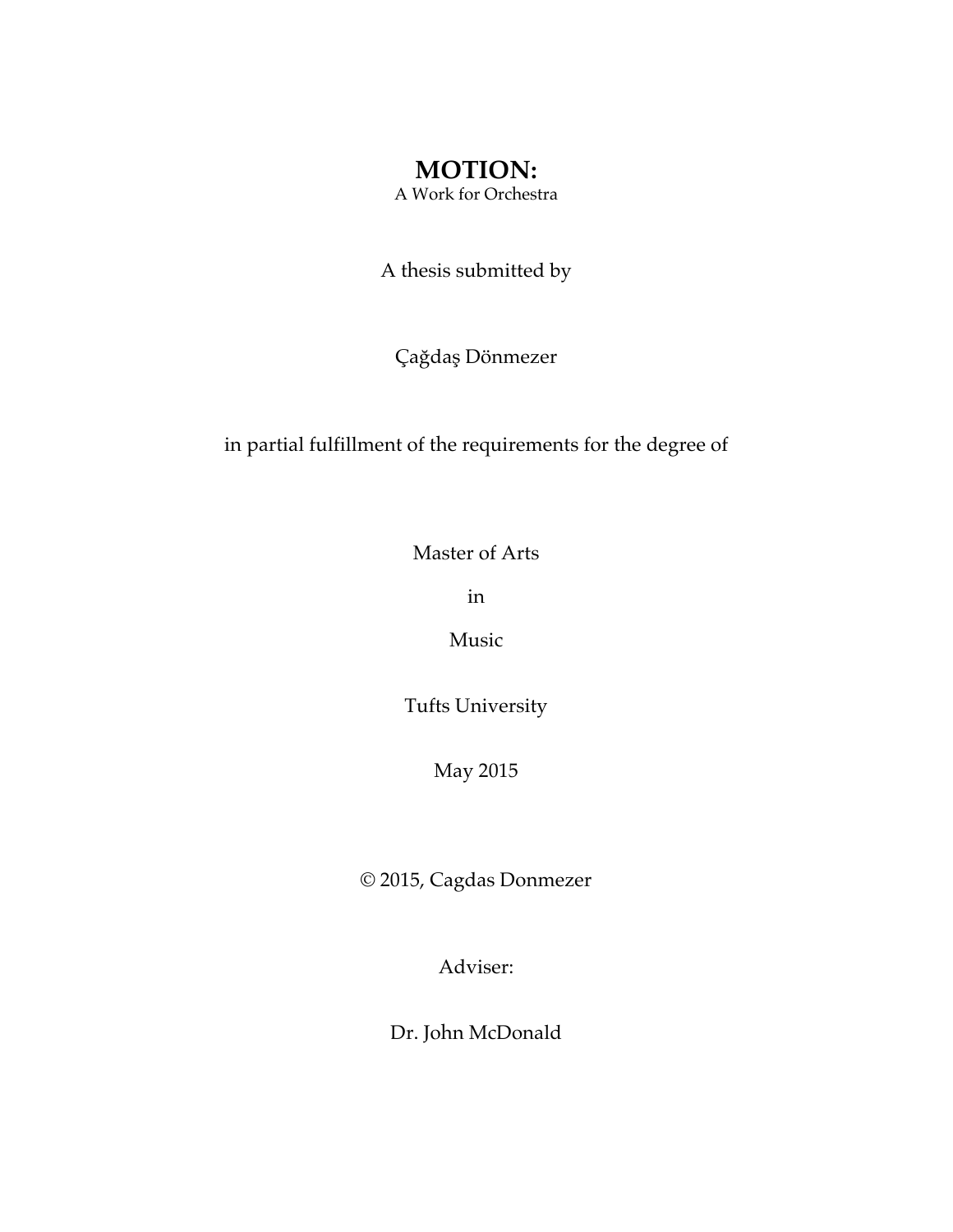# ABSTRACT

*Motion* is an orchestral piece, which consists of three main ideas and their development. The piece was composed for the Tufts Symphony Orchestra. The premiere took place in April 21st 2015, at Distler Performance Hall – Tufts University in Medford, MA- with Tufts Symphony Orchestra under the direction of John Page.

*The piece is dedicated to my well-beloved mentor and supporter who enlightens my path. To Dr. Kayihan ARIC with deepest respect and affection.*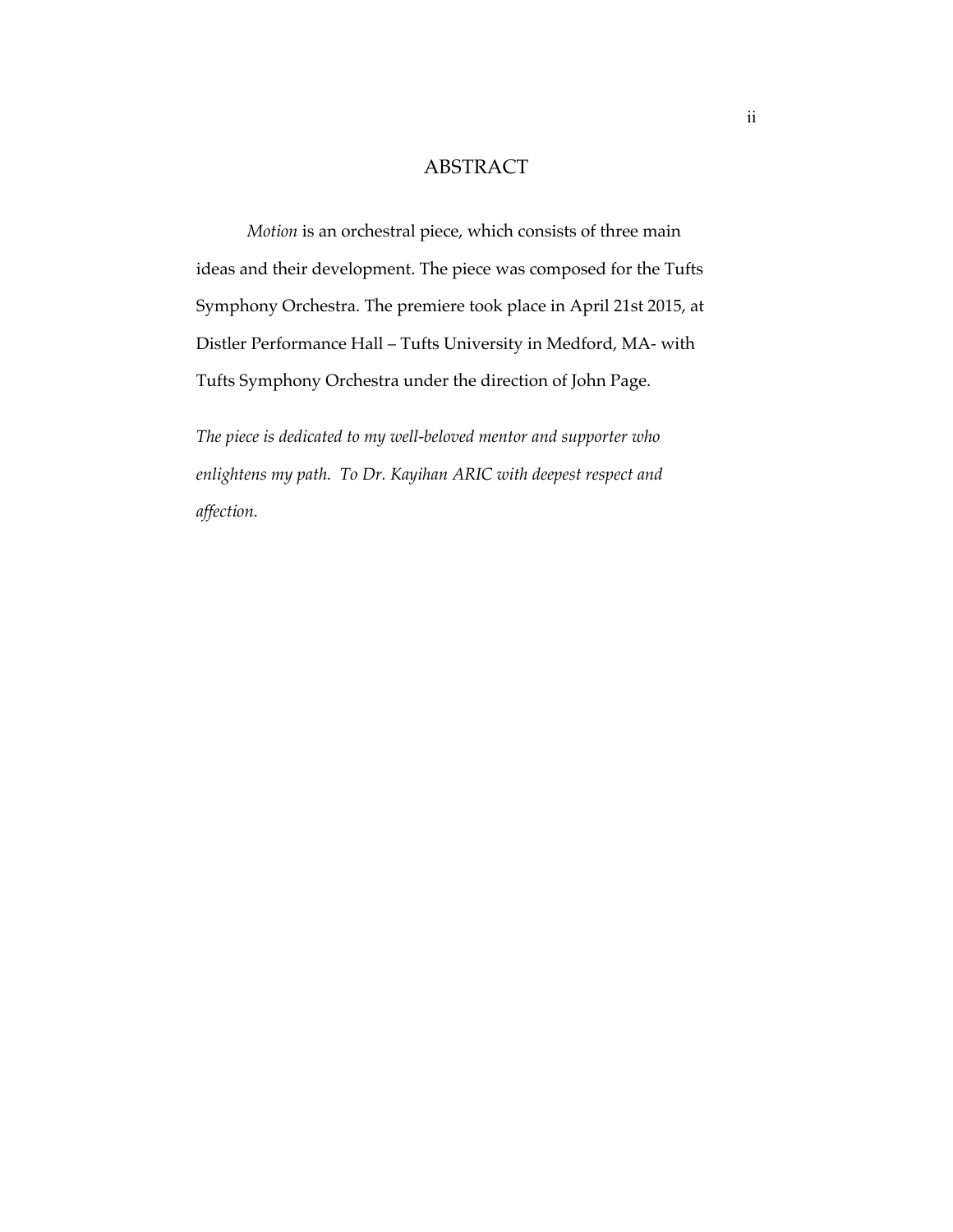# ACKNOWLEDGEMENTS

I would like to express the deepest appreciation to my academic adviser and music department chair, Professor John McDonald for his unwavering support during my graduate program. I would like to thank my committee members, Professor Arnold Friedman and Professor Frank Lehman. For their support, I am truly grateful.

This journey would not have been possible without the support of my family, professors and mentors, and friends. I am grateful to my family for encouraging me in all of my pursuits and inspiring me to follow my dreams.

I must thank all Professors whom I have worked with over fifteen years. I am truly grateful to you all for making me ready for "the tough life" starting from my childhood.

To my friend Batu Sener, thank you for listening, offering me advice and supporting me through this entire process.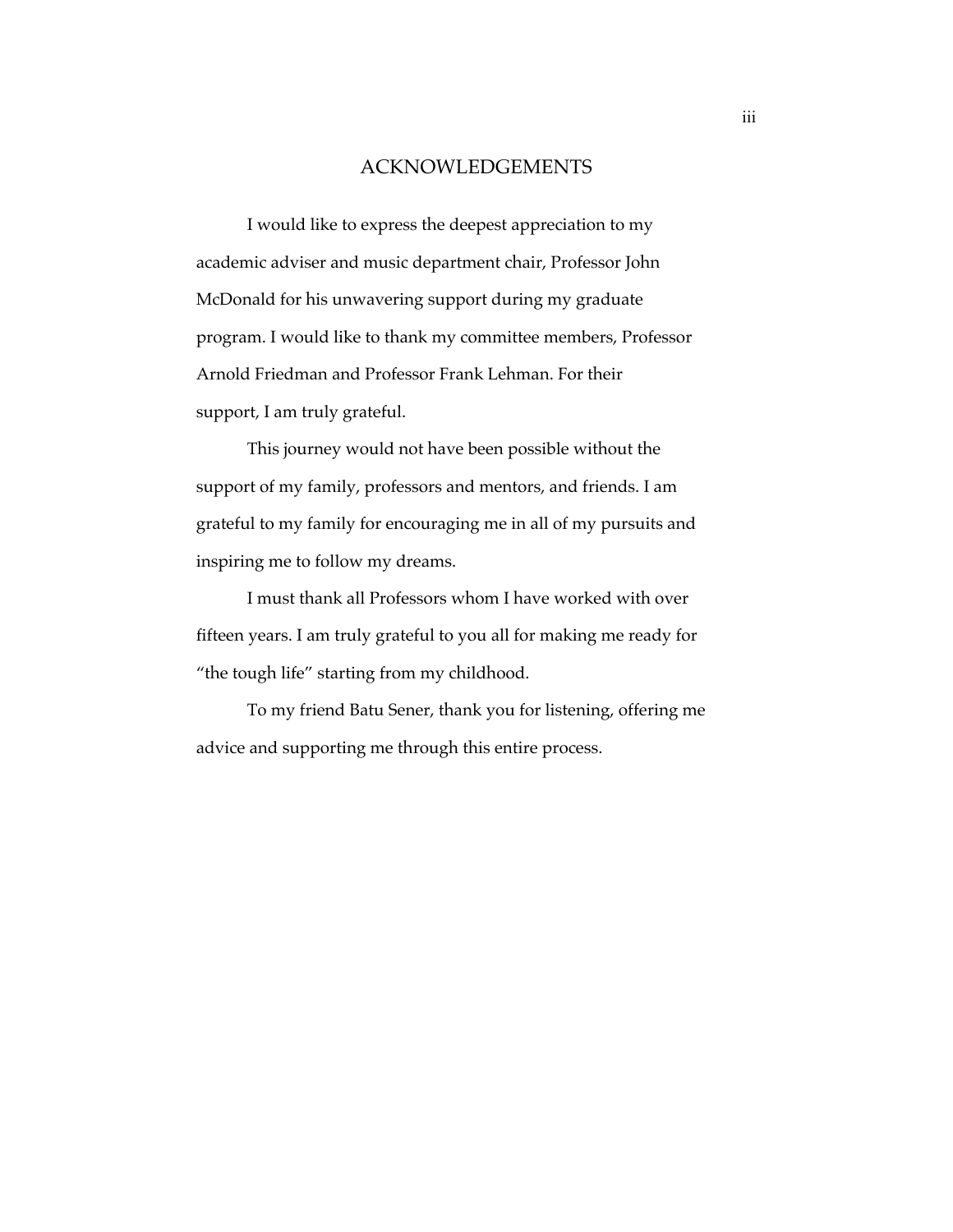# TABLE OF CONTENTS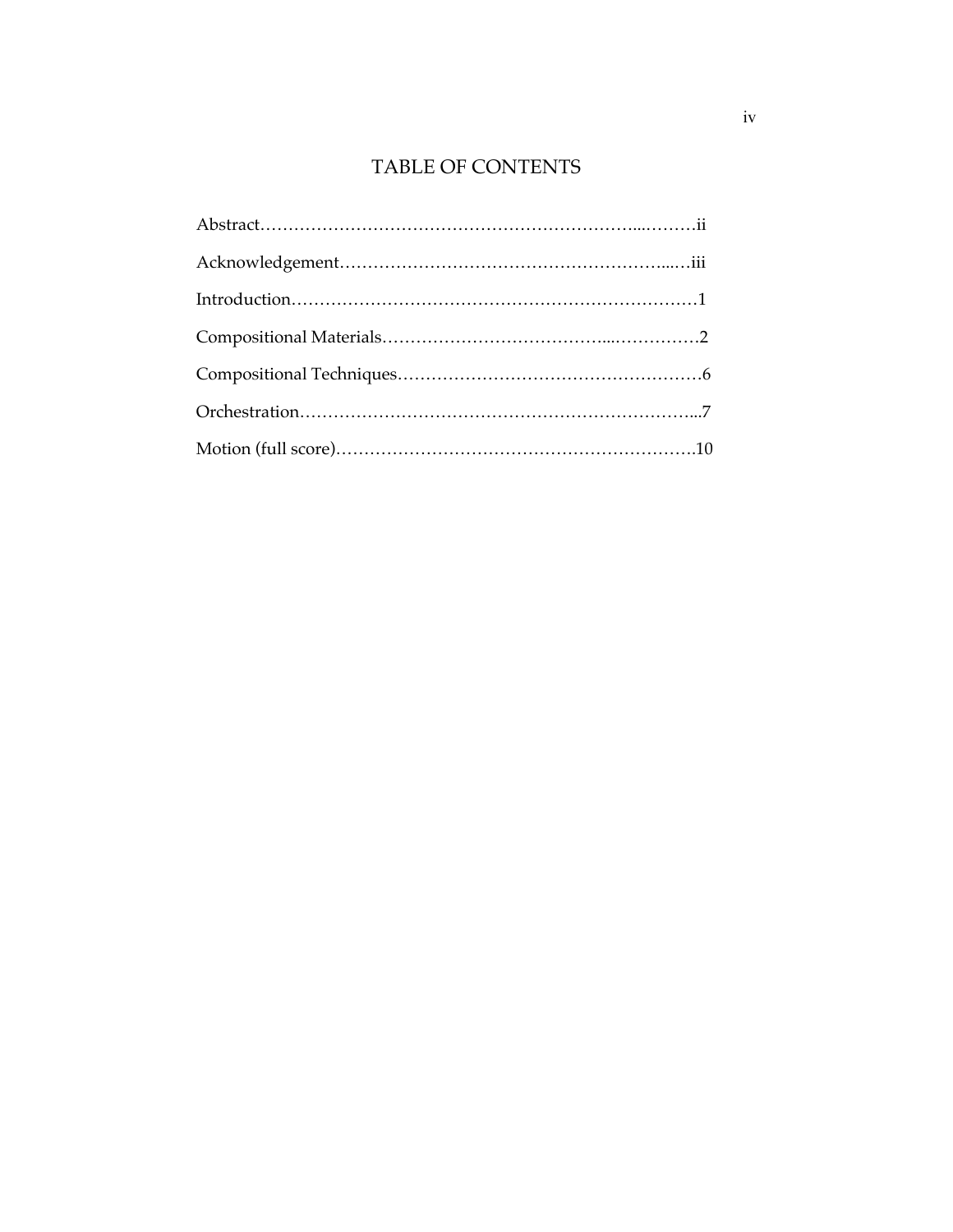# **Introduction**

When we think about the term "motion/movement", we occasionally relate it to speed as the common result of the brain's learned reflexes. But 'tempo' is not the only element that can create motion. In this piece, I aimed to create motion by using timbre, colors, and other compositional materials. My goal was to create a certain sound/color originating from and within harmonies that are reflections of the previously used similar materials, thus creating a seamless continuity.

Since *Motion* is an overture-like short piece, I present only three main compositional ideas and developed them throughout the piece. For practical reasons, I paid extra attention to make the work non-virtuosic, technically accessible, yet musically colorful, rich, and effective. After deciding to eliminate the powerful virtuosity element, I needed to rely on timbre/color, which meant the craft of orchestration, harmonic language and as well as textural elements. This approach was enhanced to create the attractiveness I wanted.

Contrast was another element that I used in the piece, not only in a fractal-like way (sub-divided/in small portions) but also in the bigger picture. Therefore, there are very sudden dynamic changes. By starting the work in a maximalist way with the big cluster chord at bar 1, and ending it with a single pitch, shows the range of contrast within the piece from a wide perspective.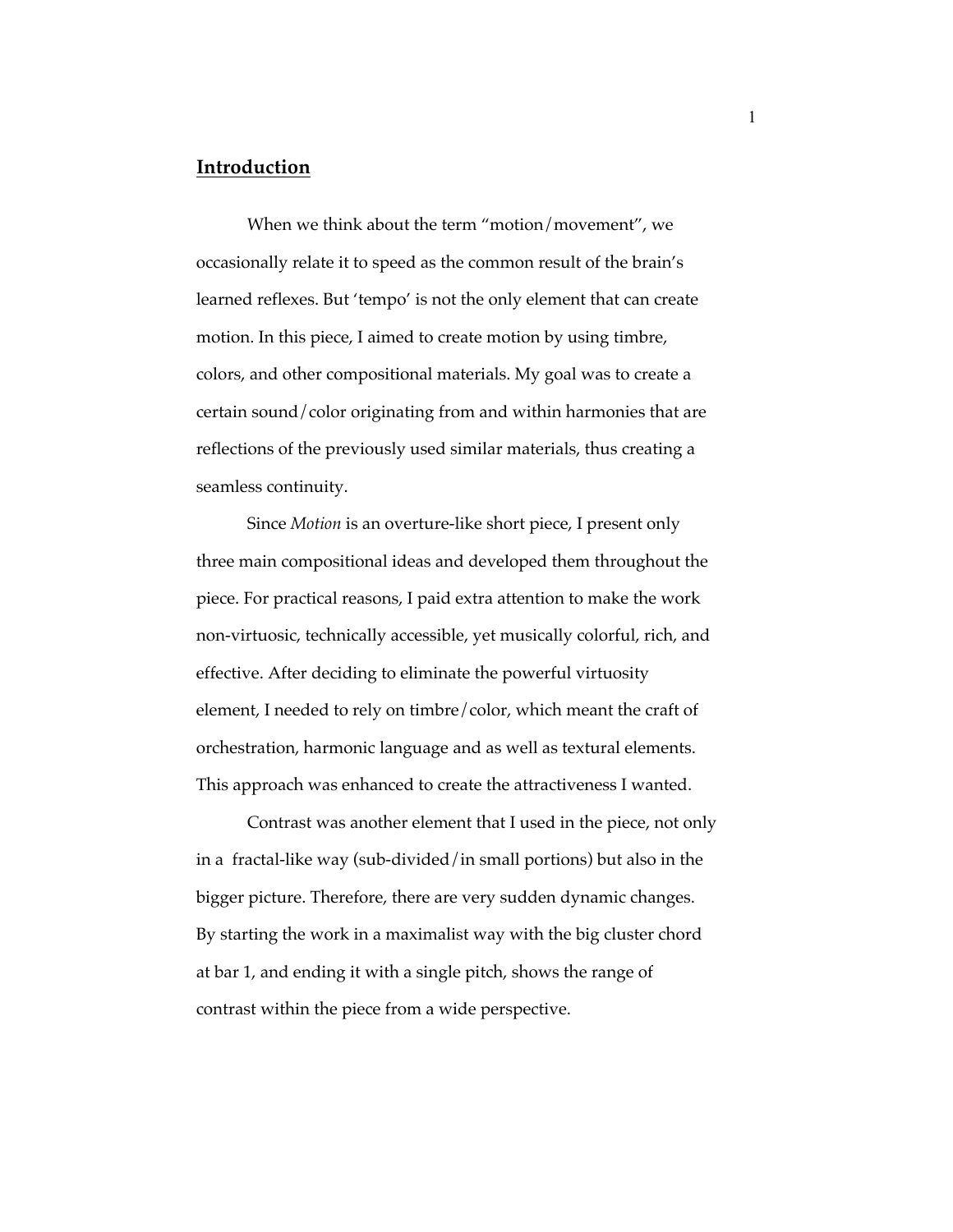In this essay, I will discuss my compositional elements, orchestration choices, and the challenges that I had to face and overcome to realize my intentions.

# **Compositional Materials**

As mentioned above, this piece is built with three main compositional materials.

The first is a big cluster chord idea, which is functions as an idee fixe and presents itself over and over again, always reliably yet unpredictably. The second element is a more mellow/warm, harmonically attractive and almost triadic-sounding chord progressions that is accompanied by sustained single or double pitches. This element also reappears frequently. Thirdly, unlike the other two, figures featuring horizontal/contrapuntal triplet ideas are used.

The duration of the piece (the length was requested by John Page, the Tufts Symphony Orchestra Music Director and Conductor)which was not a personal choice) was limited, and therefore a challenge. Writing for a college orchestra, with a busy schedule and limited time to rehearse, the length of the piece was something that I had to consider. These and similar challenges affected my compositional ideas and materials during the research and pre-compositional process.

In such short piece, I didn't want to waste any time by having long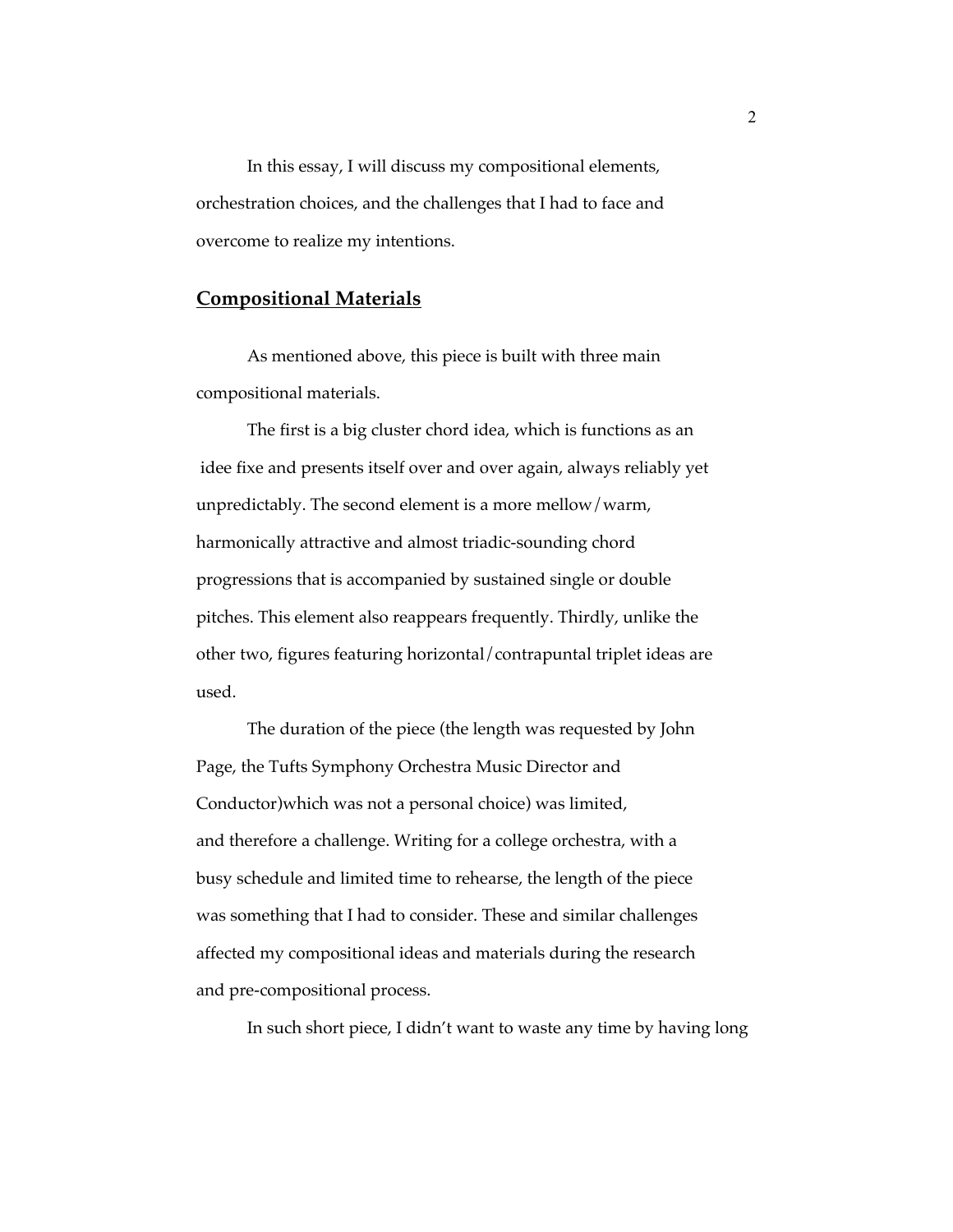introductions or calmer and/or wider expositions. As a result, I decided to start the work with a big sound, knowing that more reserved sonorities would likely emerge afterwards.

### **The Opening Chord**

The telltale opening chord of *Motion* contains all twelve pitches, presented hierarchically.The G#/Ab is clearly dominates the chord played by first violin, first trumpet, first flute as well as by timpani, tuba and bass trombone as A flat.

When I was playing the e-flat minor Prelude and Fugue from the Well-Tempered Clavier, Book 1, by Johann Sebastian Bach, I read from a couple of different printed editions of the fugue. In some cases it was notated in D# minor, enhancing the ability to read the music optically. This key choice had a psychological reflection (at least for me) as to how the piece should be performed. In my perspective, having the fugue in D# minor brought a musical brightness and sense of mildness.

Considering this emotional difference with the use of enharmonic notations (plus the sonority of the full orchestra), I believe that the difference between G# and Ab was remarkably noteworthy. I used the Ab. In the mean time, in the higher register, I wanted to have the above-mentioned brightness and so used the G#.

The horn section is the main cause of the clash in the chord. The horns work against the other sections of the orchestra and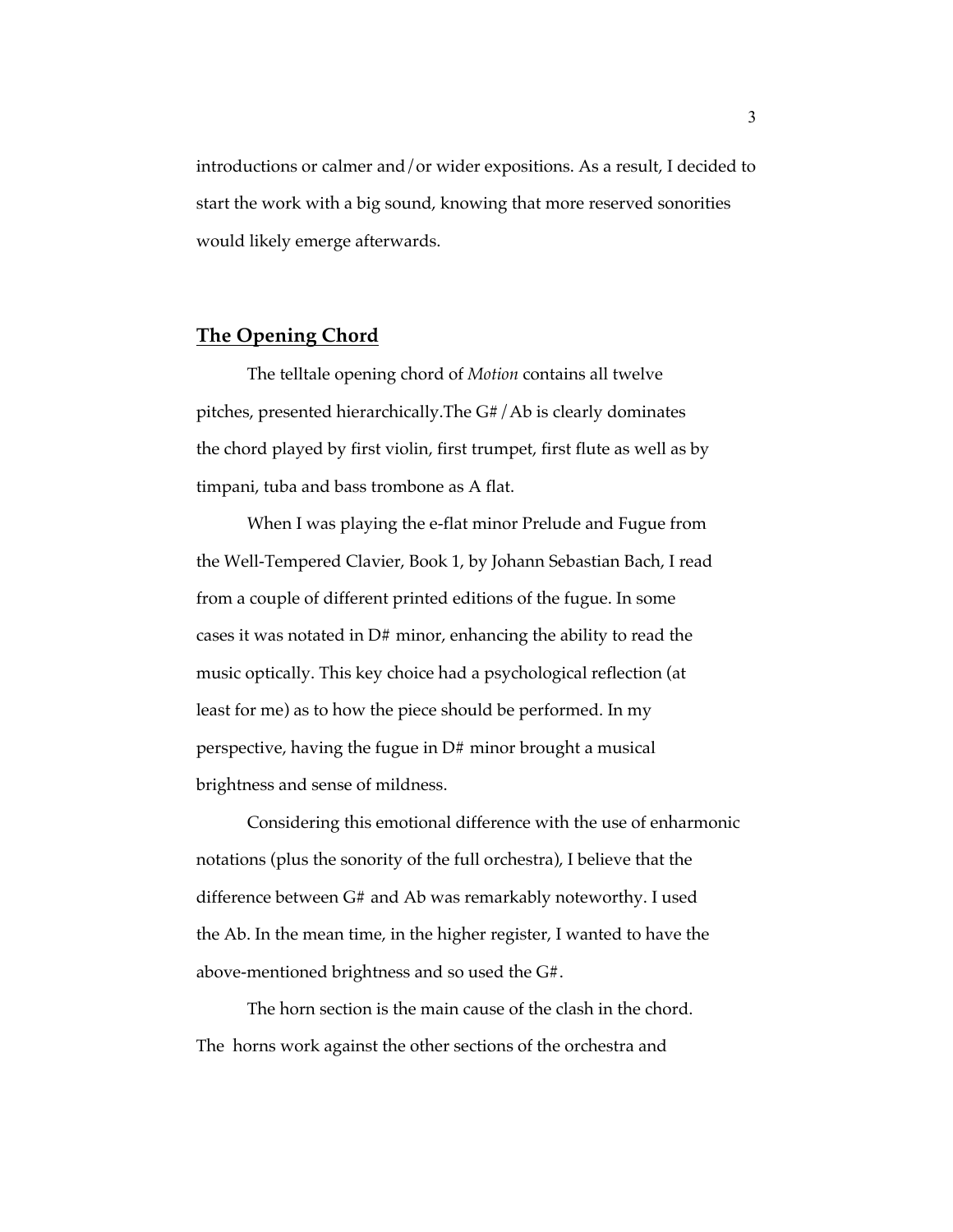emphasize the clash by playing the most dissonant intervals. But sometimes they work together with the rest of the orchestra, and in these instances the chord will sound less cluster-like and more obviously pandiatonic.

Though the idea of starting to start the piece with a big cluster chord was counter to the idea of motion, and making the motion bigger and heavier makes the chord less movable. I nevertheless, undulate the sound by using dynamics. I kept the bottom and top *forte* but in some inner voices, I used crescendos and decrescendos to create a wave and motion inside the chord.

#### **Mellow/Warm Chord Progression**

The second element-- a warm, mellow, and pastel-colored, alto register chord progression, almost sounds triadic. The progression features pandiatonic chords but in a chromatic relationship to each other. I call this approach "pandiatonic chromaticism". This is an interesting point because the dominant-driven music is the most powerful in terms of creating demand for release. But in a "pandiatonic chromatic" approach, the demand of release is created by chromaticism, not necessarily with dominant chord qualities.This way, the most stable cluster-like pandiatonic chord can sound unstable and create "motion".

## **Triplets**

The third element is a figural idea highlighting the more melodic, horizontal and contrapuntally treated triplets. Since the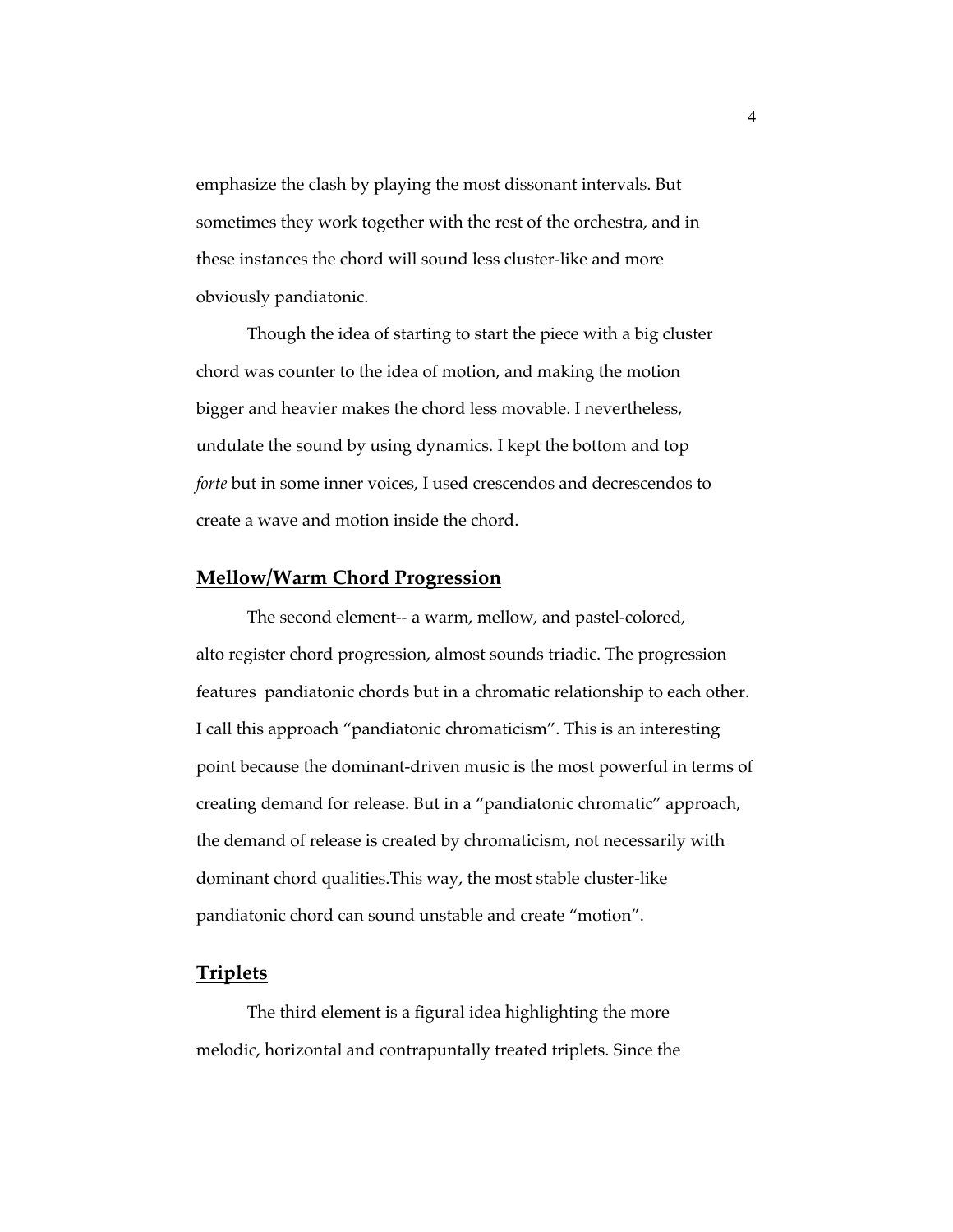piece is short, I started to develop this idea near the beginning and soon started to use the material as part of cluster-like chords. After programming the triplet idea rhythmically, it was easier to add melodic lines and horizontal shapes to it. But even when the triplets are presented in a melodic way, they are mostly in a major-second interval to each other, thus creating clusters. Since I tried to avoid chromatic scales in general, the lines that I used contain a lot of octatonic flavors even when they are not purely octatonic. In my opinion, this is due to prevalence of augmented seconds.

If we analyze them as trichords, we find  $[0,1,4]$   $(3-3)$ ,  $[0, 1, 3]$ (3-2) but also [0,4,8] (3-12) which adds triadic flavor to those scales. We see a lot of (almost all of them) intervallically Z-hexachords such as 6 z3, 6-z4, 6-z17 (all-trichord hexachord), 6-z19,6-z36, 6-z44 (Schoenberg hexachord) etc. The economical and consistent use of the intervallic relationships of the lines was another element that allowed me to knit the piece together. Also as mentioned, the tempo of the piece is not fast but it needed to feel energetic and kinetic in climax-like passages. In such cases, I use an illusion; I present a counter rhythmic idea/motive (such as two against three), which creates a rhythmic clash. This clash makes the triplet idea feel faster to the listener. The only section of the piece that I left "unprepared" is the part with "random notes" (the ad-lib section; m.87). But even in this passage, the pitch centricity plays a role.

5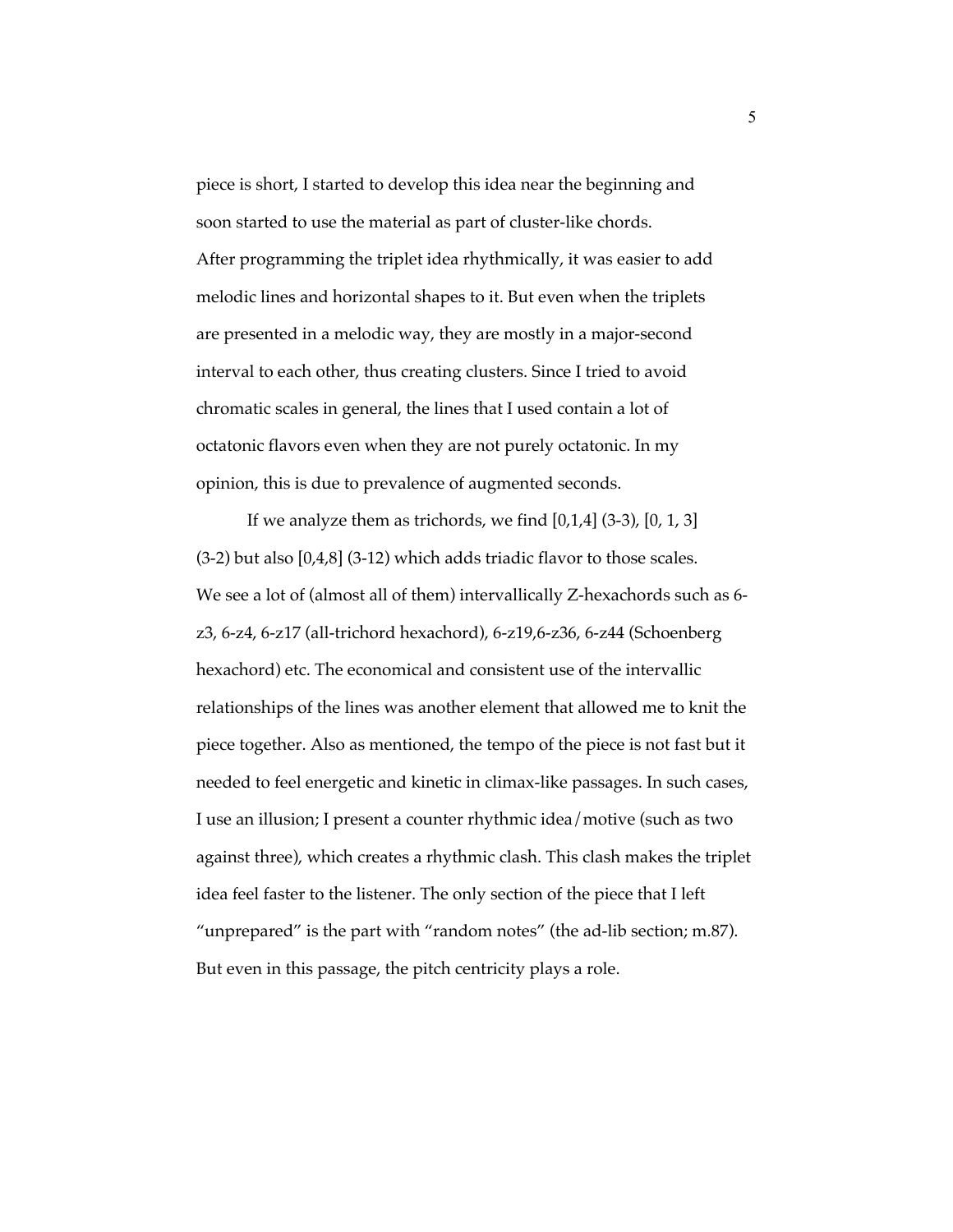#### **Pitch Centricity**

Even though the piece has a blurry/non-transparent texture, there are some carefully chosen and clearly presented pitches that are more centered than the others. B natural is the central pitch throughout the piece. The reason for this is that B natural is the most unstable pitch to my ears, seeking to move. For example, at measure 10, the timpani starts to play B natural and adds F natural at measure 14. This is a preparation for measures 23-24. At measure 23, we hear the first sustained pitch, which is B natural played by piccolo and violin. At measure 24, the double bass joins with F natural. Another B, F tritone is played by oboe and Cor Anglais at measure 80. At 81, horn and violin play B natural and at 85, we hear a couple of B naturals in different registers and the B natural pedal continues during the "random notes" passage. At 94, the whole orchestra meets on B natural again and finally the piece ends with a single sustained B natural played by piccolo.

#### **Quasi-Pandiatonicism**

*Motion* is not a tonal piece but it is far away from being atonal, as well. In my opinion, pandiatonicism avoids a clear definition of tonality but at the same time, it creates a nonfunctional tonality.

The opening chord could be analyzed as an E7 (Mixolydian) chord-except for the horn section. The first time when we hear the sustained strings chord by itself at measure 32, we realize that it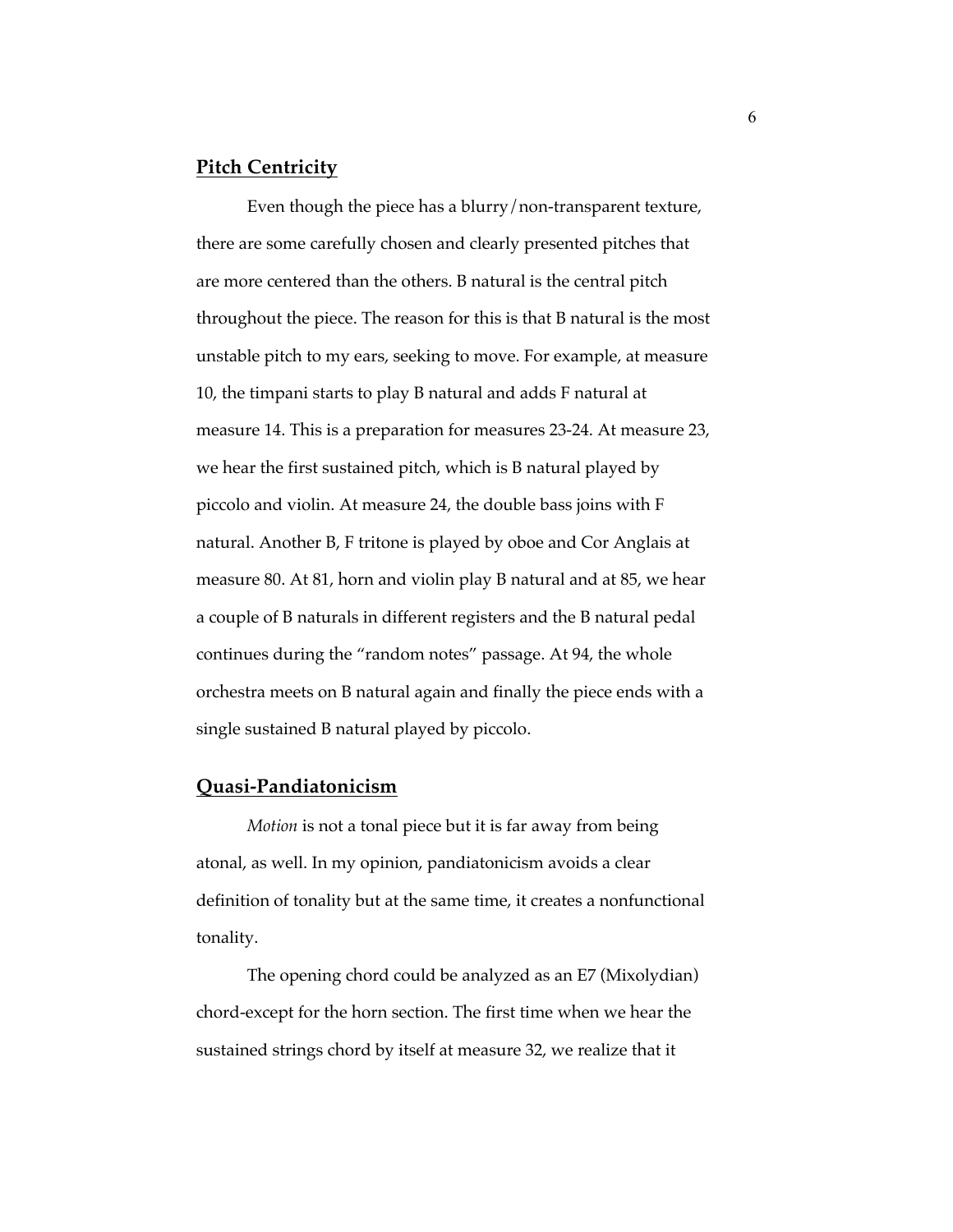actually was a pandiatonic E chord since the beginning. More melodic and alto-registered woodwinds play chord tones in major seconds, which also adds to the pandiatonicism. Chord progressions start with very busy clusters and become more transparent chord by chord. This process serves as the motion element mentioned in the introduction (e.g. mm.25-26, m.49-53).

#### **Non-Scalar Octatonism**

The octatonic (half-whole) scale is never clearly and completely presented throughout this piece, but it nevertheless contains a serious amount of octatonic material (p. 14,15). Some runs/melodies touch upon a symmetrical scale and then they connect to another scale by using a nonscale tone. There are also examples of near octatonic lines that consist of passing notes but still keep their octatonic qualities.

In my opinion, usually  $[0,1,4]$  (3-3) is enough to add an octatonic flavor and this specific trichord is the most consistent and processed trichord in the piece.

## **Orchestration**

The orchestration was the most important and detailed part of the whole compositional process for *Motion*. I forged my set of compositional materials that fit with the idea of motion, but they needed to be presented correctly and effectively through the orchestration. Since I had limited the virtuosity, I had to create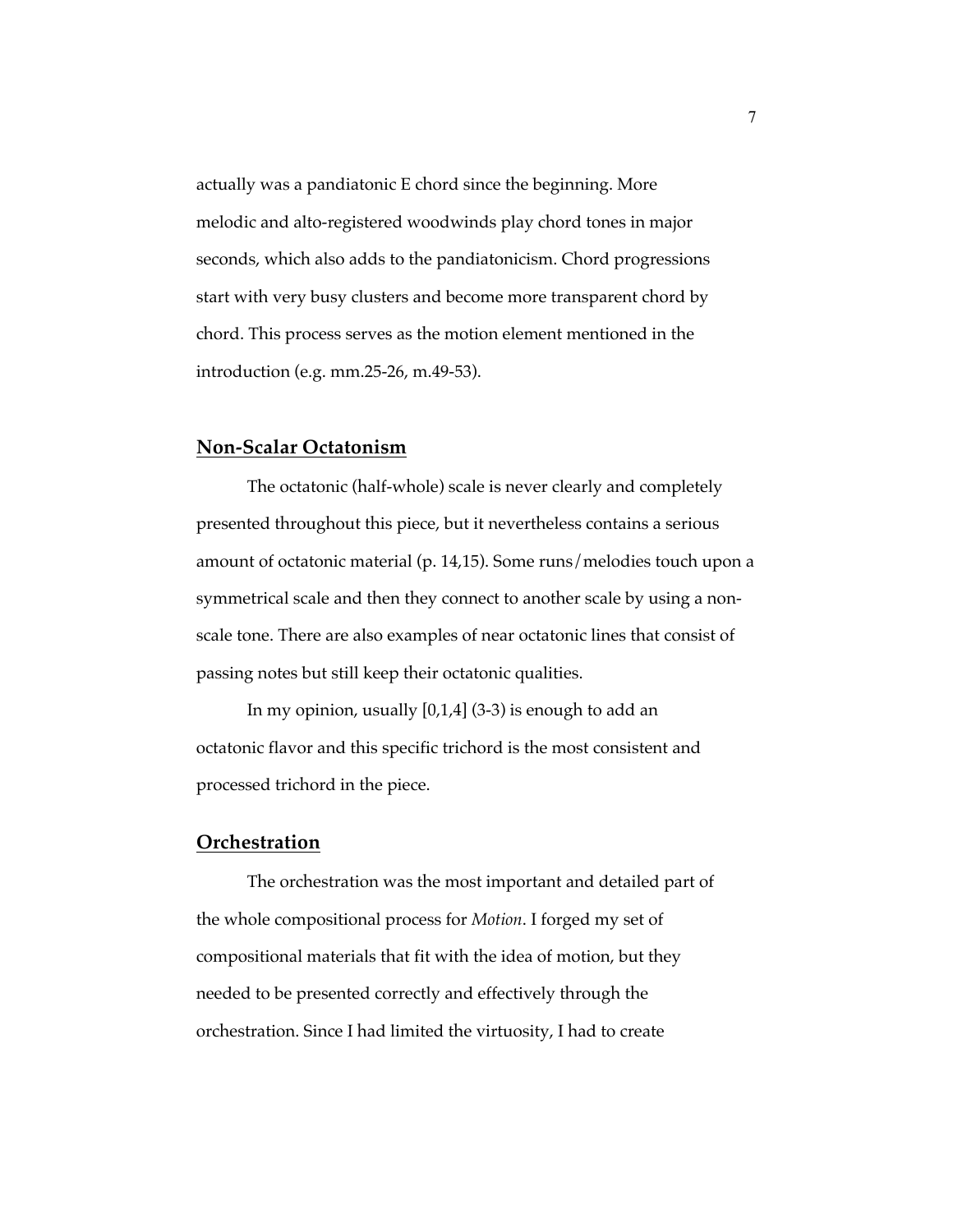color and attractiveness with special combinations and orchestral techniques. Sonorities are important but the technical aspect of orchestration is equally important and even critical.

For example, from measures 33 to 37, the clarinets play in *piano*, flutes *forte* and oboes *pp.* These look like sudden dynamic changes in the score, but I knew that the whole passage would sound *piano.* Because the flute cannot be heard easily in low registers. I had to write *forte,* knowing that it would give me a *piano*  dynamic. Oboe cannot play *piano* in low register so I had to write *pp*  in order to achieve *piano* in that register.

After dealing with such basic technical issues, my orchestration had to support the motion idea. The opening chord is like a spaceship, which loses a module every measure. After the woodwind cut-off at measure 2 we start to experience a new color in the absence of the woodwinds. In the third measure, we hear another color without the high brass. At measure 4, we only hear strings but we don't hear them long enough to realize that it has the pandiatonic quality. In the mellow/warm chord progressions, I wanted to keep the energy. Therefore, I used the warm, less airy, less round-sounding woodwinds. For example, I didn't use flutes, which are comparatively without warmth to my ear. I wanted to give the top notes to cello because I liked the sharpness of the A string, which would be blended and softened by violas and clarinets. I wanted to color the bass line with the bass clarinet, which wouldn't be enough to bring out the harmonic function of the chords but it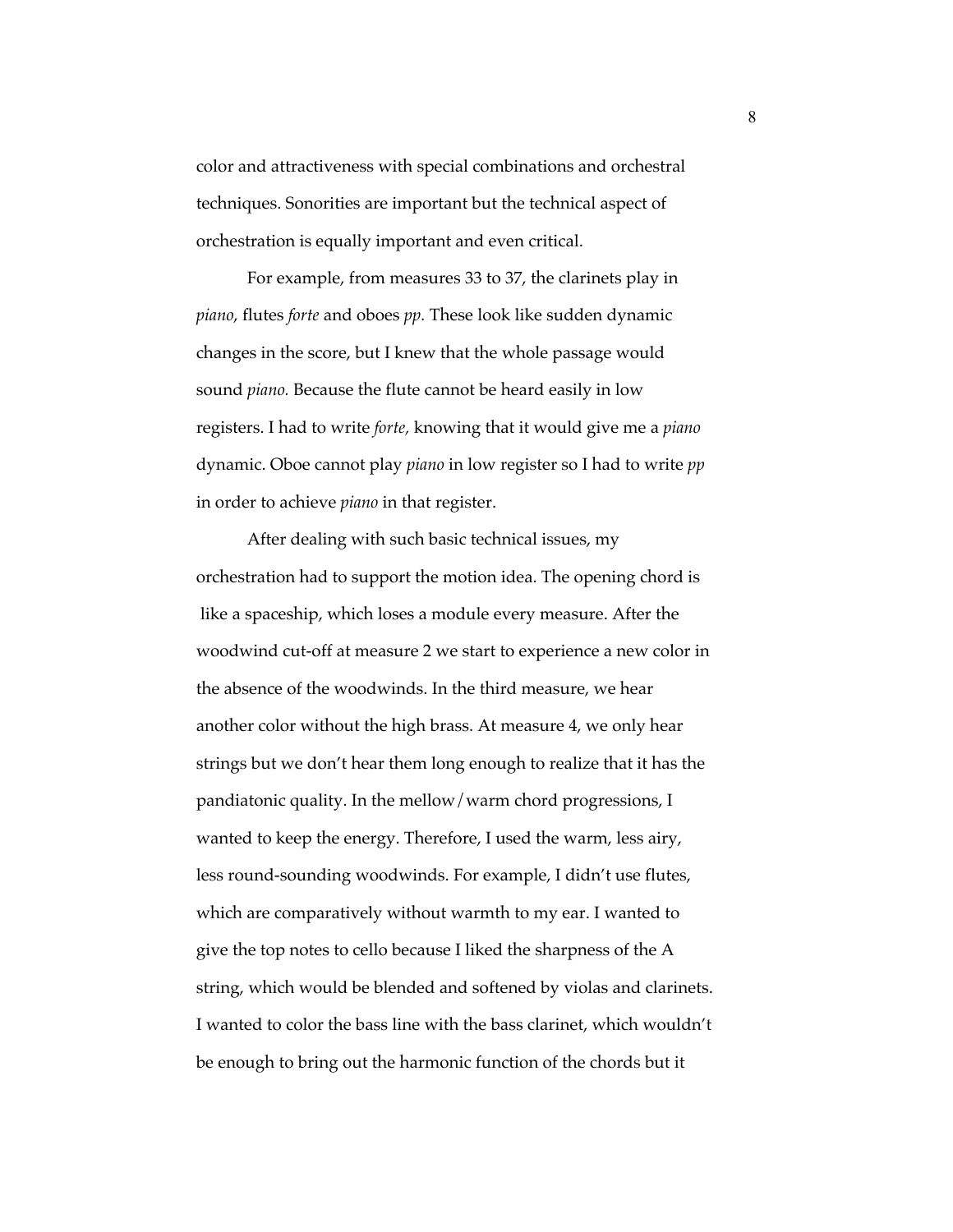still would make us understand the character of the chords. I also supported the chords with accented *piano* tam-tam notes in order to create an atmosphere of depth. The challenge was to create energy even in long-sustained pitches. For example, at measure 71, violins play A natural on the D string, a very warm sound that I doubled with trumpet and oboe. This pairing added sharpness to the pitch but at the same it still kept its warm quality.

At measure 96, a progression starts vaguely and thickly, but becomes more and more clear, chord by chord. I didn't want to give a clear ceiling or melodic line until it became really clear. On the 4th beat at the same measure, bassoon and cello meet and start to work together by providing their topmost notes. Very quickly, clarity disappears and blurriness comes back with clusters played by flutes. My biggest goal was to make "motion" work here through orchestral shading and nuance.

This project has been a very valuable experience for me. Since my childhood, I have been searching and studying colors/sonorities as performer, orchestrator and composer. It has been very rewarding to hear the result of my years of studies. As a composer, I am aware of the difficulties of having a piece performed by an orchestra and I am very grateful for this unique opportunity.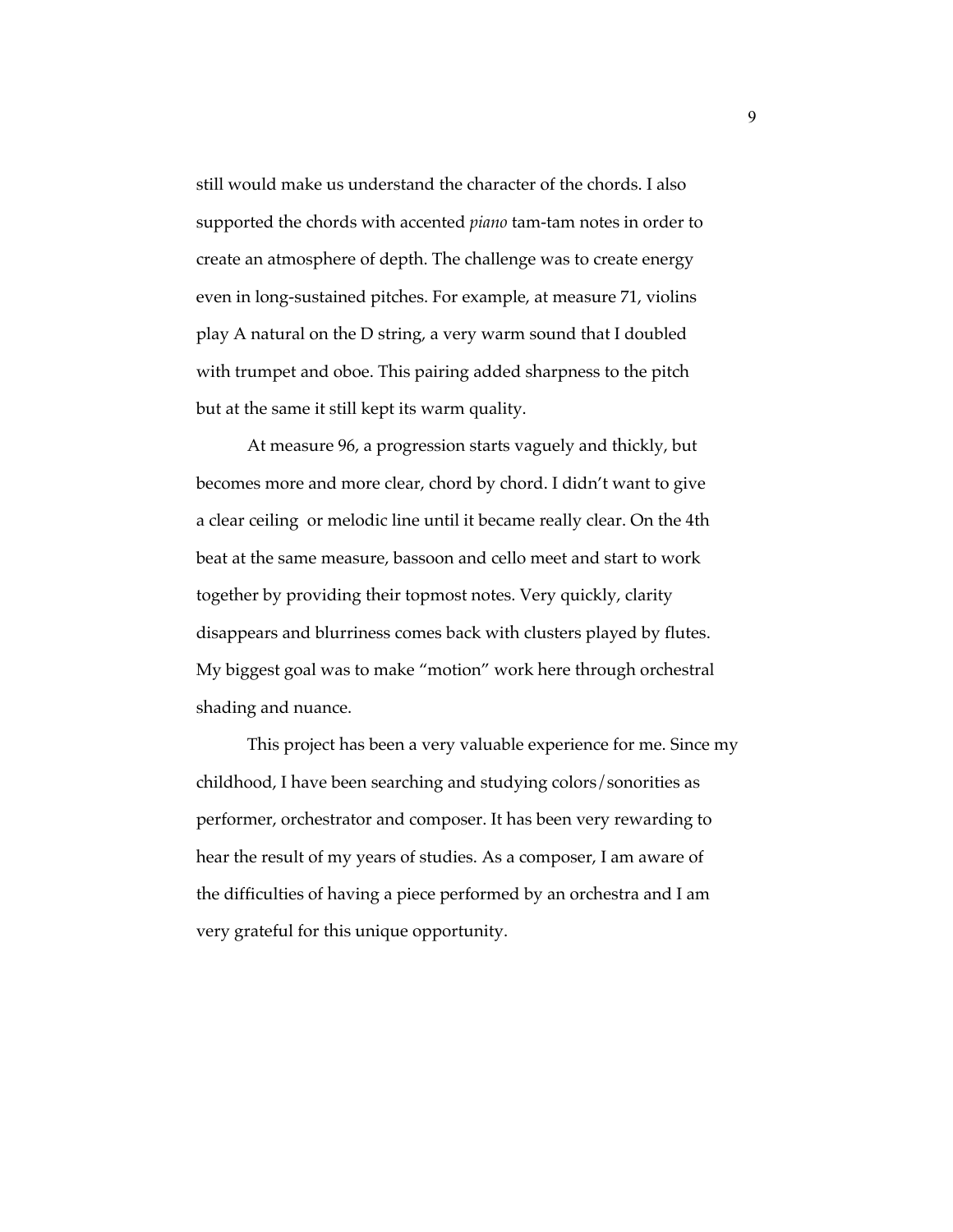## MOTION



1 0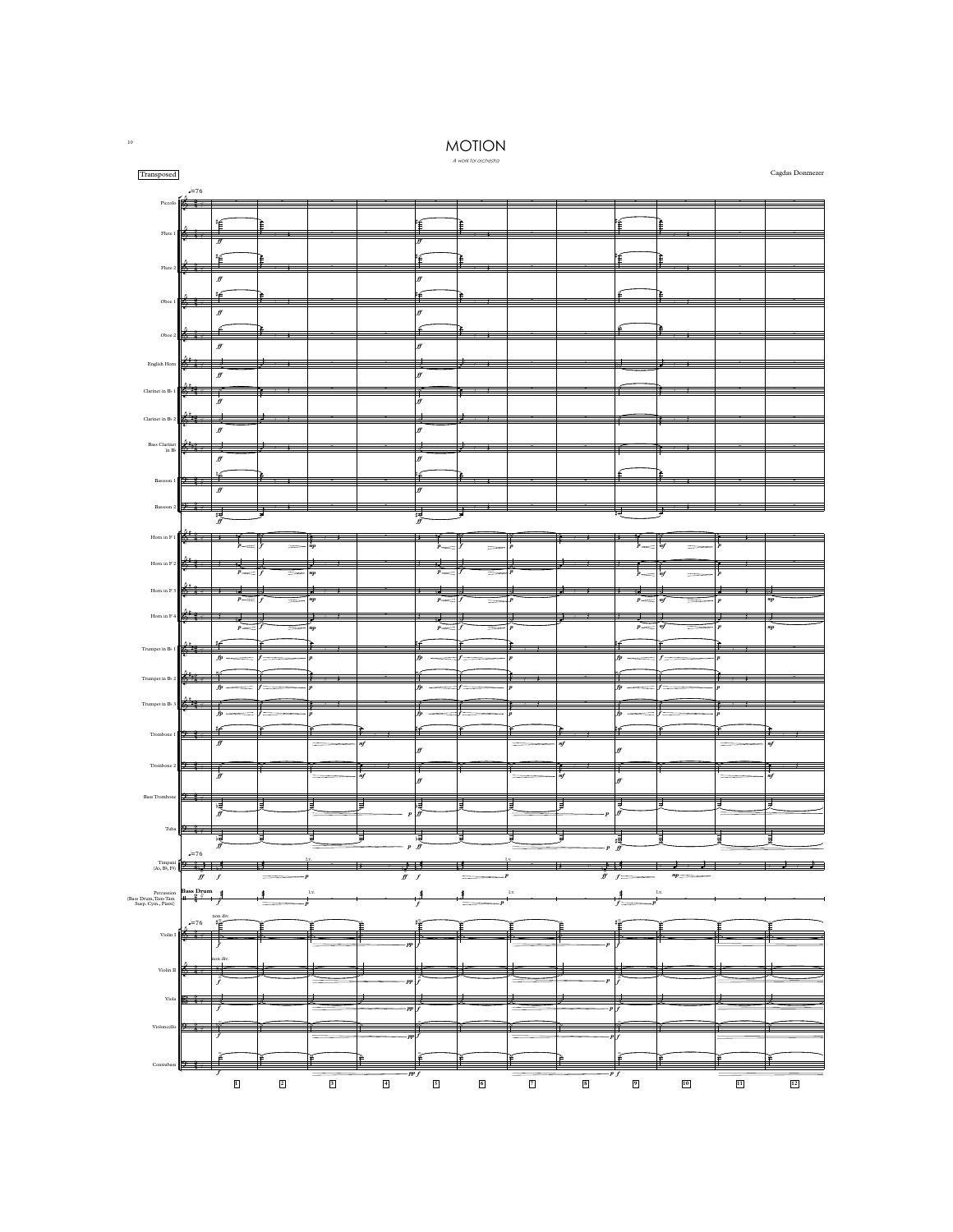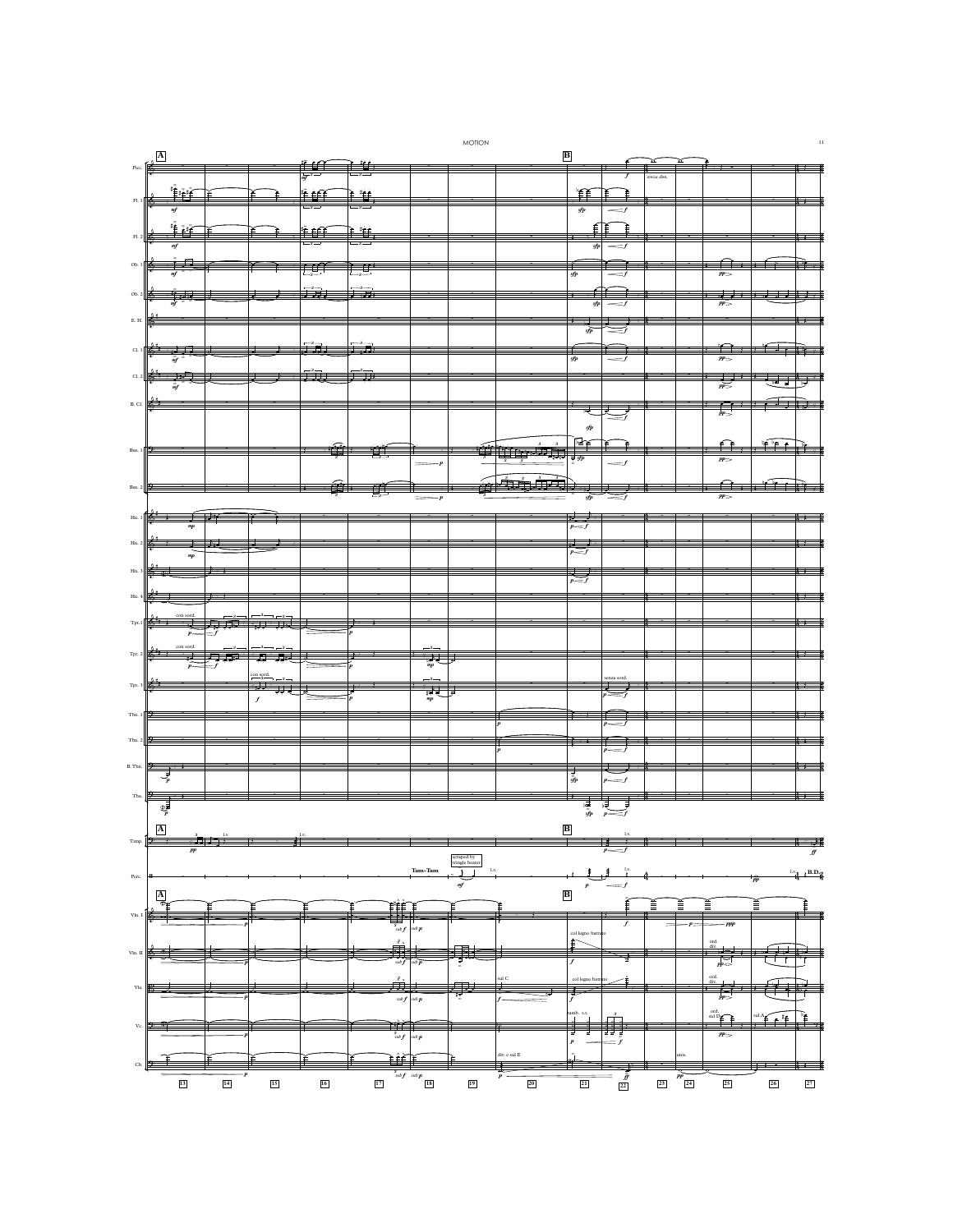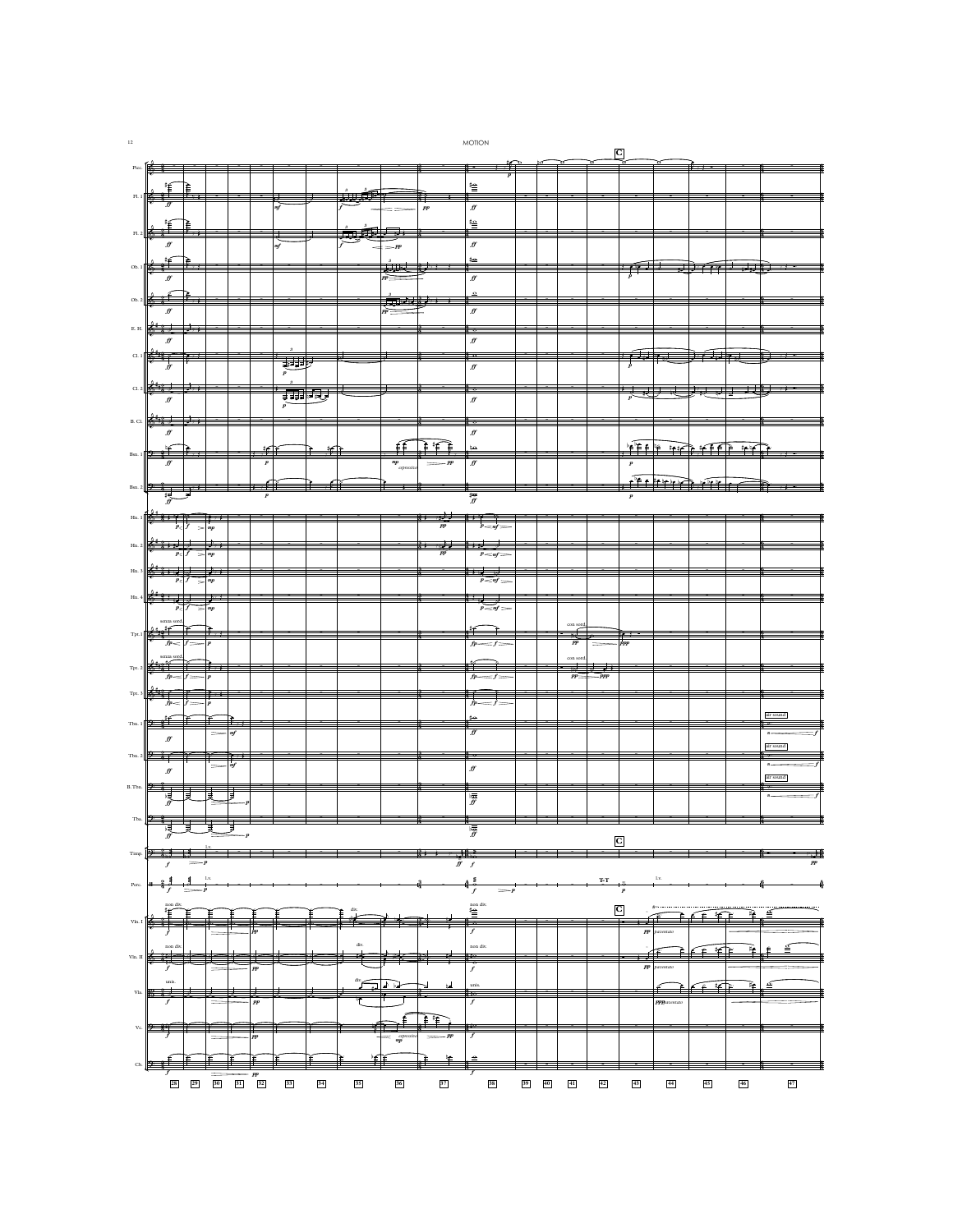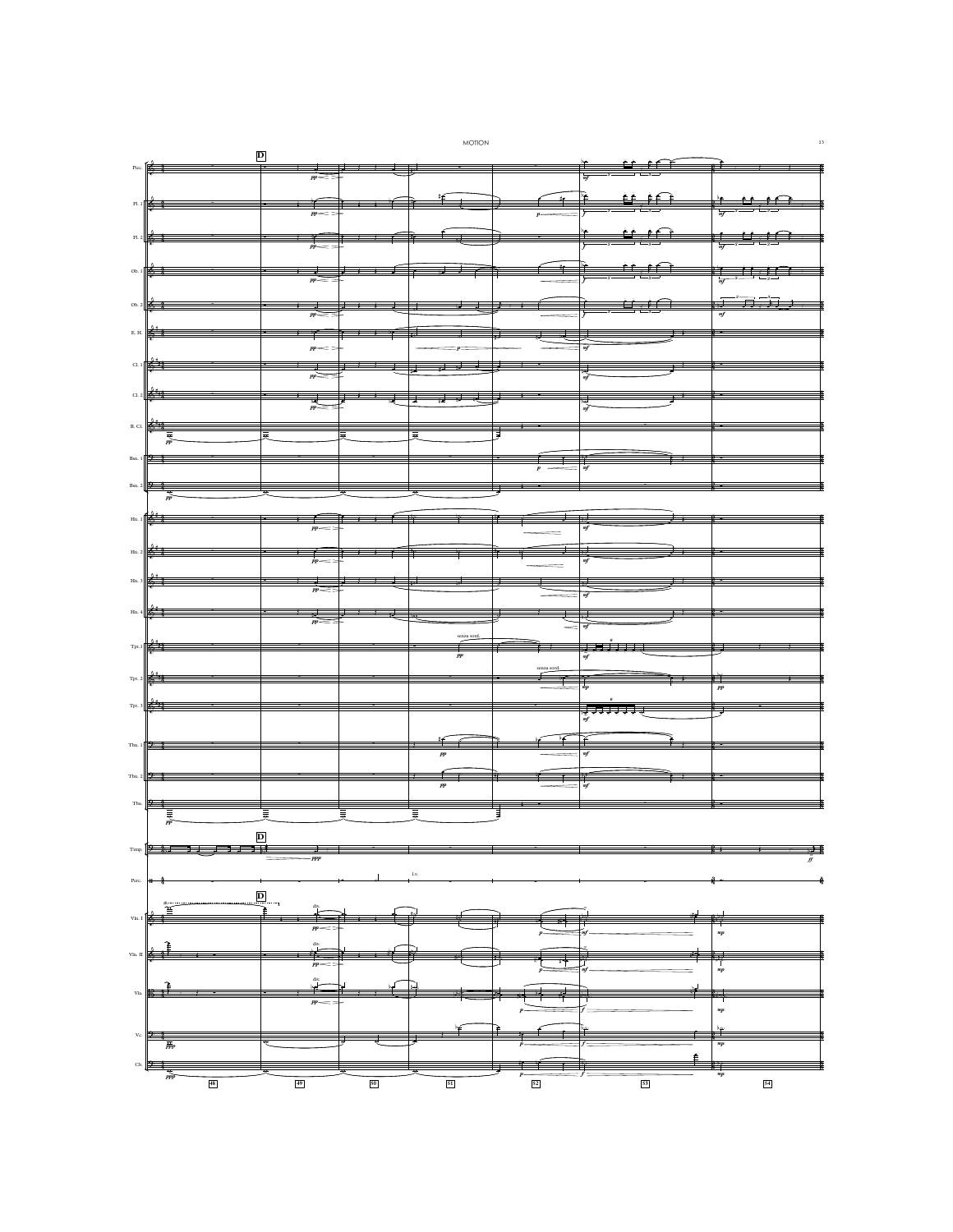|                              |                                                                                                                                                                                                                                                                                                                                                  | <b>MOTION</b> |                                     | $rac{G.P.}{\triangle}$    |
|------------------------------|--------------------------------------------------------------------------------------------------------------------------------------------------------------------------------------------------------------------------------------------------------------------------------------------------------------------------------------------------|---------------|-------------------------------------|---------------------------|
| $\mathop{\text{\rm Picc}}$ . |                                                                                                                                                                                                                                                                                                                                                  |               |                                     |                           |
|                              |                                                                                                                                                                                                                                                                                                                                                  |               |                                     |                           |
|                              | 皙                                                                                                                                                                                                                                                                                                                                                | $\mathbf{F}$  | Ì.                                  | G.P.                      |
| FL 1                         | 61<br>$PP-$                                                                                                                                                                                                                                                                                                                                      |               | $=$ fff                             |                           |
|                              |                                                                                                                                                                                                                                                                                                                                                  |               |                                     |                           |
|                              | $F1.2$ $\frac{4.45}{9}$<br>≝                                                                                                                                                                                                                                                                                                                     |               |                                     | $\frac{G.P.}{\triangle}$  |
|                              | $_{pp}$                                                                                                                                                                                                                                                                                                                                          |               | $=$ fff                             |                           |
|                              |                                                                                                                                                                                                                                                                                                                                                  |               |                                     | $rac{G.P.}{\Omega}$       |
|                              | Ob. 1 $\frac{1}{2}$ $\frac{1}{2}$ $\frac{1}{2}$ $\frac{1}{2}$ $\frac{1}{2}$ $\frac{1}{2}$ $\frac{1}{2}$ $\frac{1}{2}$ $\frac{1}{2}$ $\frac{1}{2}$ $\frac{1}{2}$ $\frac{1}{2}$ $\frac{1}{2}$ $\frac{1}{2}$ $\frac{1}{2}$ $\frac{1}{2}$ $\frac{1}{2}$ $\frac{1}{2}$ $\frac{1}{2}$ $\frac{1}{2}$ $\frac{1}{2}$ $\frac{1$                            |               |                                     |                           |
|                              |                                                                                                                                                                                                                                                                                                                                                  |               | $\frac{1}{2}$                       |                           |
| $\frac{1}{2}$                |                                                                                                                                                                                                                                                                                                                                                  |               |                                     | $rac{G.P.}{\hat{C}}$      |
|                              | $\frac{1}{\frac{1}{1-p}}$                                                                                                                                                                                                                                                                                                                        |               | $\frac{1}{100}$                     |                           |
|                              |                                                                                                                                                                                                                                                                                                                                                  |               |                                     | $\frac{G.P}{\triangle}$   |
|                              | E.H. $\frac{\frac{1}{p} + \frac{1}{p}}{p}$                                                                                                                                                                                                                                                                                                       |               | $\frac{1}{2}$                       |                           |
|                              |                                                                                                                                                                                                                                                                                                                                                  |               |                                     | $\frac{G.P}{\Delta}$      |
|                              | Cl. 1 $\frac{\frac{1}{2} + \frac{1}{2}}{\frac{1}{2} + \frac{1}{2}} \frac{d}{pp}$                                                                                                                                                                                                                                                                 |               | $=$ fff                             |                           |
|                              |                                                                                                                                                                                                                                                                                                                                                  |               |                                     | $\overline{C}$            |
|                              | C1.2                                                                                                                                                                                                                                                                                                                                             |               |                                     |                           |
|                              |                                                                                                                                                                                                                                                                                                                                                  |               | $=$ fff                             | $rac{G.P.}{\triangle}$    |
|                              | B. Cl. $\begin{array}{ c c }\n\hline\n\end{array}$ $\begin{array}{ c c }\n\hline\n\end{array}$ $\begin{array}{ c c }\n\hline\n\end{array}$ $\begin{array}{ c c }\n\hline\n\end{array}$ $\begin{array}{ c c }\n\hline\n\end{array}$ $\begin{array}{ c c }\n\hline\n\end{array}$                                                                   |               |                                     |                           |
|                              |                                                                                                                                                                                                                                                                                                                                                  |               | $=$ fff                             |                           |
|                              |                                                                                                                                                                                                                                                                                                                                                  |               |                                     | $rac{G.P.}{G}$            |
|                              | $\begin{picture}(180,10) \put(0,0){\line(1,0){100}} \put(10,0){\line(1,0){100}} \put(10,0){\line(1,0){100}} \put(10,0){\line(1,0){100}} \put(10,0){\line(1,0){100}} \put(10,0){\line(1,0){100}} \put(10,0){\line(1,0){100}} \put(10,0){\line(1,0){100}} \put(10,0){\line(1,0){100}} \put(10,0){\line(1,0){100}} \put(10,0){\line(1,0){100}}$     |               | $=$ fff                             |                           |
|                              |                                                                                                                                                                                                                                                                                                                                                  |               |                                     | $\frac{G.P.}{G}$          |
|                              |                                                                                                                                                                                                                                                                                                                                                  |               | 戸                                   |                           |
|                              | $\begin{picture}(180,10) \put(0,0){\line(1,0){100}} \put(10,0){\line(1,0){100}} \put(10,0){\line(1,0){100}} \put(10,0){\line(1,0){100}} \put(10,0){\line(1,0){100}} \put(10,0){\line(1,0){100}} \put(10,0){\line(1,0){100}} \put(10,0){\line(1,0){100}} \put(10,0){\line(1,0){100}} \put(10,0){\line(1,0){100}} \put(10,0){\line(1,0){100}}$     |               | $=\textit{fff}$                     | G.P.                      |
|                              | $Hn.1$ $\frac{1}{2}$                                                                                                                                                                                                                                                                                                                             |               |                                     |                           |
|                              | $\equiv$                                                                                                                                                                                                                                                                                                                                         |               | $=$ fff                             |                           |
|                              |                                                                                                                                                                                                                                                                                                                                                  |               |                                     | G.P.                      |
| Hn.2                         | $\frac{1}{pp}$                                                                                                                                                                                                                                                                                                                                   |               | $\overline{t}$                      |                           |
|                              |                                                                                                                                                                                                                                                                                                                                                  |               |                                     | $rac{G.P.}{2}$            |
|                              | $Hn.3$ $647$<br>$\frac{1}{pp}$                                                                                                                                                                                                                                                                                                                   |               | $\frac{1}{2}$                       |                           |
|                              |                                                                                                                                                                                                                                                                                                                                                  |               |                                     | $rac{G.P}{\Omega}$        |
| Hn. $4$                      | $\frac{1}{p}$                                                                                                                                                                                                                                                                                                                                    |               |                                     |                           |
|                              |                                                                                                                                                                                                                                                                                                                                                  |               | $=$ fff                             |                           |
|                              | $\mathrm{Tr} \cdot \mathbb{I}\left\  \begin{array}{c} \mathbb{I} \\ \mathbb{I} \\ \mathbb{I} \end{array} \right\ _{pp}$                                                                                                                                                                                                                          |               |                                     | $rac{G.P.}{\triangle}$    |
|                              |                                                                                                                                                                                                                                                                                                                                                  |               | $\equiv f \theta f$                 |                           |
|                              |                                                                                                                                                                                                                                                                                                                                                  |               |                                     | $rac{G.P}{\triangle}$     |
|                              | $T_{\rm pt, 2}$ $\frac{24.4}{5.74}$                                                                                                                                                                                                                                                                                                              |               | $\frac{1}{2}$                       |                           |
|                              |                                                                                                                                                                                                                                                                                                                                                  |               |                                     | $rac{G.P.}{2}$            |
|                              | Tpt. 3 5 1                                                                                                                                                                                                                                                                                                                                       |               |                                     |                           |
|                              |                                                                                                                                                                                                                                                                                                                                                  |               | $\frac{1}{2}$                       |                           |
|                              |                                                                                                                                                                                                                                                                                                                                                  |               |                                     | $rac{G.P.}{\triangle}$    |
|                              | The $\frac{1}{p}$                                                                                                                                                                                                                                                                                                                                |               | $=$ tff                             |                           |
|                              |                                                                                                                                                                                                                                                                                                                                                  |               |                                     | $rac{G.P.}{\Omega}$       |
|                              | Thu, $2\sqrt{\frac{3}{2}-\frac{4}{4}}$                                                                                                                                                                                                                                                                                                           |               | $\frac{1}{2}$                       |                           |
|                              | $_{\it PP}$                                                                                                                                                                                                                                                                                                                                      |               |                                     | $rac{G.P.}{\triangle}$    |
| B.Tbn.                       | デ 1<br>- 長                                                                                                                                                                                                                                                                                                                                       |               |                                     |                           |
|                              | 룵                                                                                                                                                                                                                                                                                                                                                |               |                                     |                           |
|                              | $PP-$                                                                                                                                                                                                                                                                                                                                            |               | $f\!f\!f$                           | $\rm G.P.$<br>$\sim$      |
|                              | ${\rm Tha.} \begin{picture}(20,5) \put(0,0){\line(1,0){150}} \put(15,0){\line(1,0){150}} \put(15,0){\line(1,0){150}} \put(15,0){\line(1,0){150}} \put(15,0){\line(1,0){150}} \put(15,0){\line(1,0){150}} \put(15,0){\line(1,0){150}} \put(15,0){\line(1,0){150}} \put(15,0){\line(1,0){150}} \put(15,0){\line(1,0){150}} \put(15,0){\line(1,0){$ |               |                                     |                           |
|                              | ₹<br>$PP-$                                                                                                                                                                                                                                                                                                                                       |               | ₹                                   |                           |
|                              |                                                                                                                                                                                                                                                                                                                                                  |               |                                     | $\frac{G.P.}{\triangle}$  |
|                              | Timp. $\frac{1}{2}$ $\frac{1}{4}$<br>Ŧ.<br>$_{PP}$                                                                                                                                                                                                                                                                                               |               | $f\hspace{-0.1cm}f\hspace{-0.1cm}f$ |                           |
|                              |                                                                                                                                                                                                                                                                                                                                                  |               |                                     | $_{\mathrm{G.P.}}$        |
| Perc.                        | $\frac{1}{2}$<br>Ĭ.                                                                                                                                                                                                                                                                                                                              |               | ă.                                  | $_{\rm Lv.}$<br>$\hat{ }$ |
|                              | $\cal PP$                                                                                                                                                                                                                                                                                                                                        |               | $f\hspace{-0.1cm}f\hspace{-0.1cm}f$ |                           |
|                              | $\stackrel{\scriptstyle\text{non div.}}{=}$                                                                                                                                                                                                                                                                                                      |               | 筐                                   |                           |
| $\mbox{V}\mbox{ln}.$ I       | 笪<br>640                                                                                                                                                                                                                                                                                                                                         |               |                                     | $G_{\!\chi}P$             |
|                              | $\tilde{\vec{p}}$                                                                                                                                                                                                                                                                                                                                |               | $f\hspace{-0.1cm}f\hspace{-0.1cm}f$ |                           |
|                              | $\,$ non div.                                                                                                                                                                                                                                                                                                                                    |               |                                     |                           |
| Vln. $\Pi$                   | $+$                                                                                                                                                                                                                                                                                                                                              |               |                                     | $\frac{G.P.}{\triangle}$  |
|                              |                                                                                                                                                                                                                                                                                                                                                  |               | $=$ fff                             |                           |
|                              |                                                                                                                                                                                                                                                                                                                                                  |               |                                     | G.P.                      |
| $_{\rm Vla.}$                | ■ キ                                                                                                                                                                                                                                                                                                                                              |               |                                     |                           |
|                              |                                                                                                                                                                                                                                                                                                                                                  |               | ₩                                   | $_{\mathrm{G.P.}}$        |
| $\rm{Vc.}$                   | , , ,                                                                                                                                                                                                                                                                                                                                            |               |                                     | $\hat{\phantom{a}}$       |
|                              |                                                                                                                                                                                                                                                                                                                                                  |               | $=$ fff                             |                           |
|                              |                                                                                                                                                                                                                                                                                                                                                  |               |                                     | $rac{G.P.}{2}$            |
| Cb.                          | $\cal PP$                                                                                                                                                                                                                                                                                                                                        |               | $=$ fff                             |                           |
|                              | $\overline{\mathfrak{s}}\mathfrak{s}$                                                                                                                                                                                                                                                                                                            | 56            | $\boxed{57}$                        | $\overline{\mathbf{58}}$  |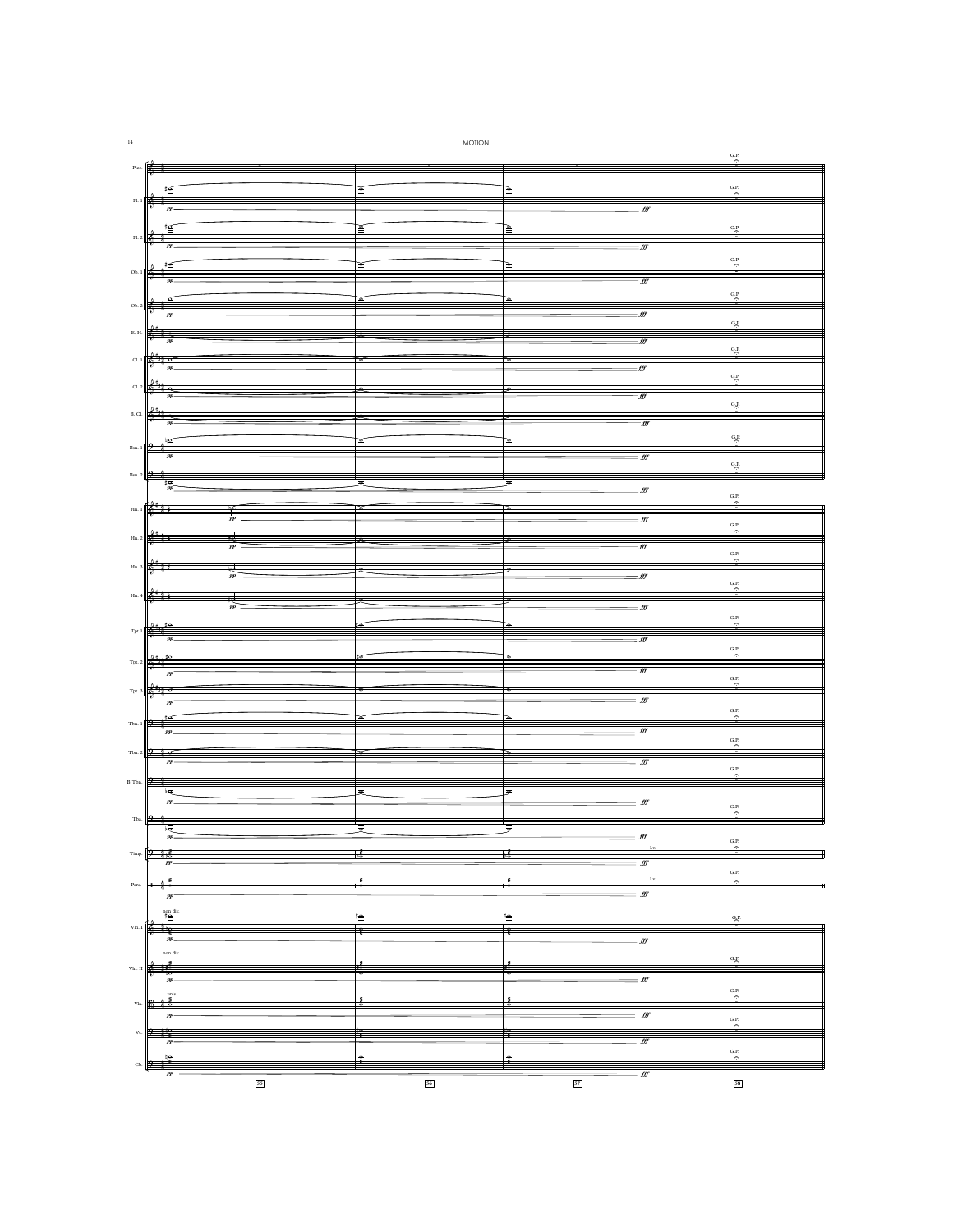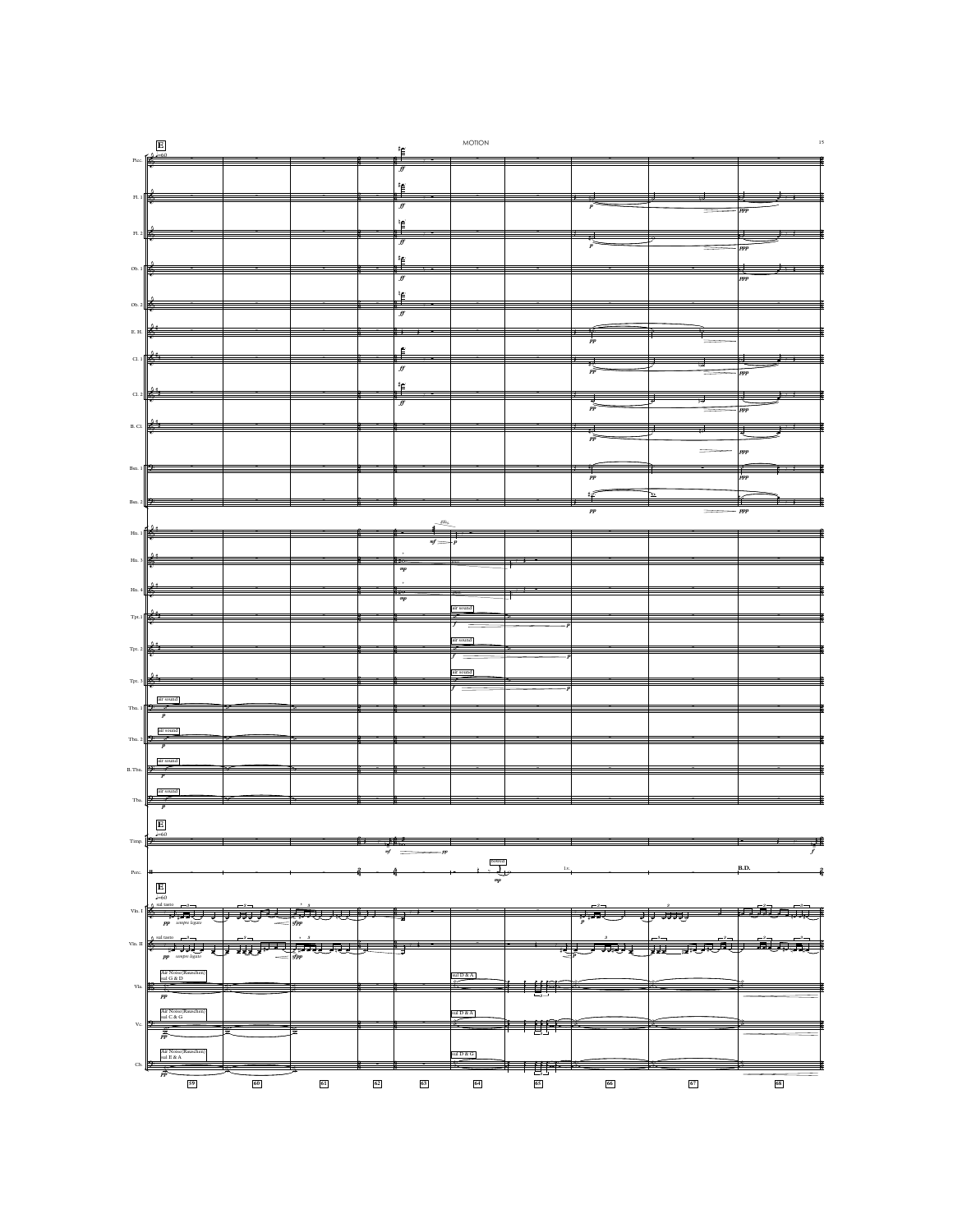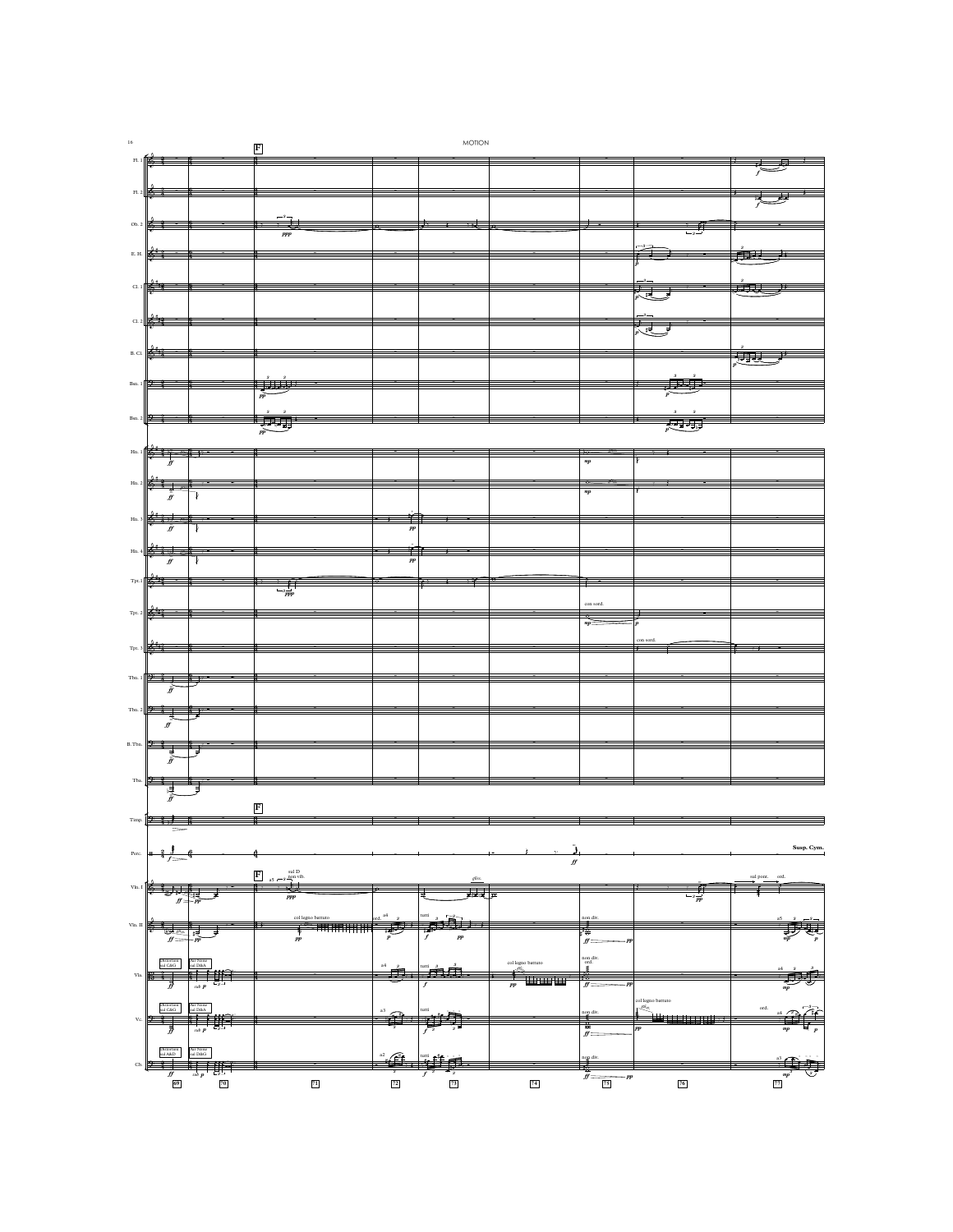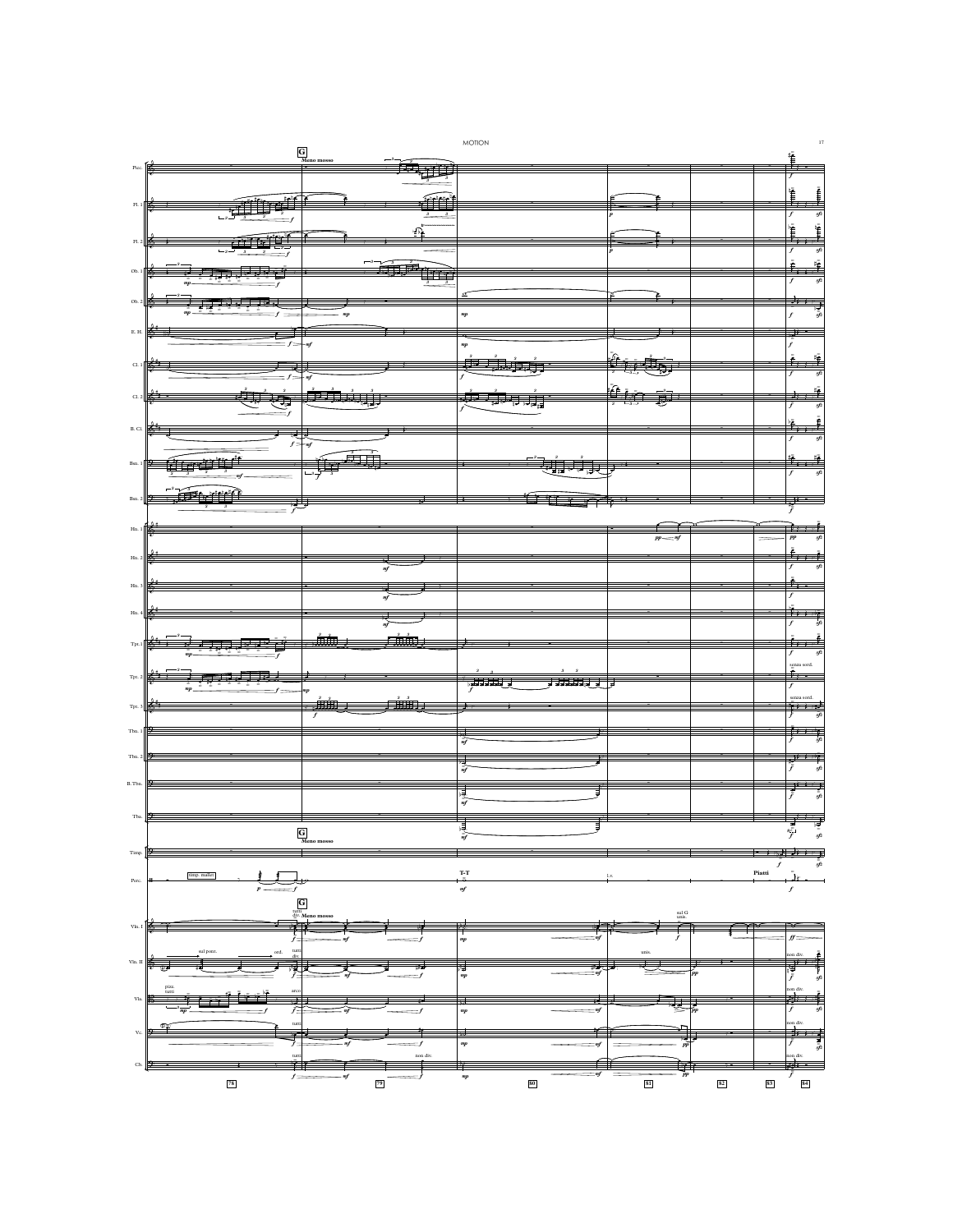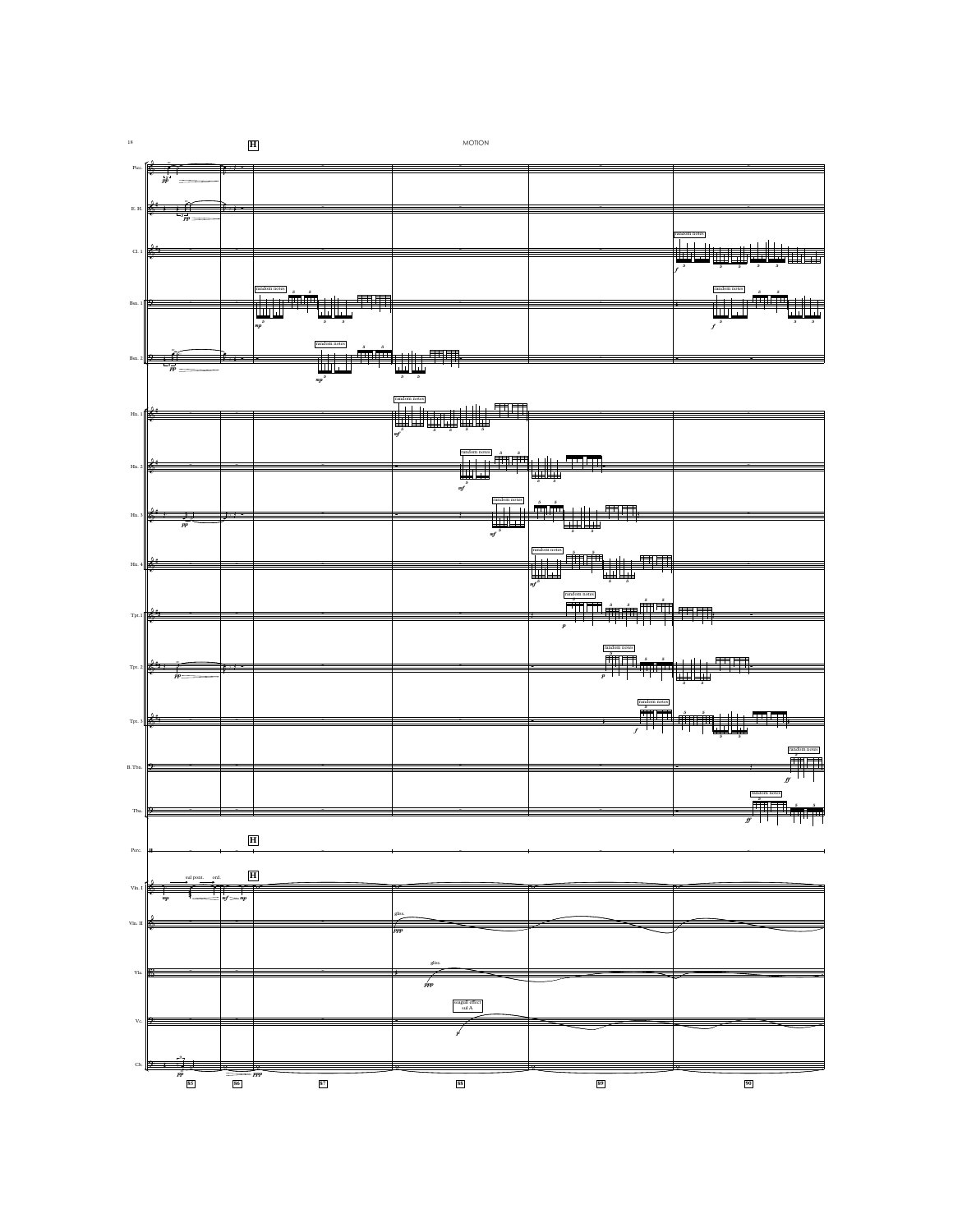|                                                                                                      |                                                                                                                                            |                                           | MOTION      |                         |                         |                                                                                                            |             |                 |
|------------------------------------------------------------------------------------------------------|--------------------------------------------------------------------------------------------------------------------------------------------|-------------------------------------------|-------------|-------------------------|-------------------------|------------------------------------------------------------------------------------------------------------|-------------|-----------------|
|                                                                                                      |                                                                                                                                            |                                           |             |                         | $\blacksquare$          |                                                                                                            |             |                 |
| Picc                                                                                                 |                                                                                                                                            |                                           |             |                         |                         |                                                                                                            |             |                 |
|                                                                                                      |                                                                                                                                            |                                           |             |                         |                         |                                                                                                            |             |                 |
|                                                                                                      |                                                                                                                                            |                                           |             |                         |                         |                                                                                                            |             |                 |
| $\rm{Fl.}$ $1$                                                                                       |                                                                                                                                            |                                           |             |                         |                         |                                                                                                            |             |                 |
|                                                                                                      |                                                                                                                                            |                                           |             |                         |                         |                                                                                                            |             | pp              |
|                                                                                                      |                                                                                                                                            |                                           |             |                         |                         |                                                                                                            |             |                 |
|                                                                                                      | random notes                                                                                                                               |                                           |             |                         |                         |                                                                                                            |             |                 |
| $\rm{Fl.}$ $2$                                                                                       |                                                                                                                                            |                                           |             |                         | كالمواجز                |                                                                                                            |             |                 |
|                                                                                                      |                                                                                                                                            |                                           |             | 冨                       | $_{PP}$                 |                                                                                                            |             | pp > ppi        |
|                                                                                                      |                                                                                                                                            |                                           |             |                         |                         |                                                                                                            |             |                 |
|                                                                                                      | $\begin{array}{ c c }\hline \text{random notes} \\ \hline \textit{s} & \textit{s} \\ \hline \textit{m} & \textit{s} \\ \hline \end{array}$ | पौर्णप                                    |             |                         |                         |                                                                                                            |             |                 |
| Ob.                                                                                                  |                                                                                                                                            | 再取                                        |             |                         |                         |                                                                                                            |             |                 |
|                                                                                                      | $\overline{f}$                                                                                                                             |                                           |             |                         | $\cal PP$               |                                                                                                            |             |                 |
|                                                                                                      |                                                                                                                                            |                                           | <b>TILL</b> |                         |                         |                                                                                                            |             |                 |
| Ob. 2                                                                                                |                                                                                                                                            |                                           |             |                         |                         | $_{PF}$                                                                                                    |             | ╼               |
|                                                                                                      |                                                                                                                                            | $f^5 =$<br>- 5                            | $_{PF}$     |                         |                         |                                                                                                            |             |                 |
|                                                                                                      |                                                                                                                                            | random notes<br>$\frac{5}{5}$             |             |                         |                         |                                                                                                            |             |                 |
| $\mathbf{E}.\,\mathbf{H}.$                                                                           |                                                                                                                                            |                                           |             |                         |                         |                                                                                                            |             |                 |
|                                                                                                      |                                                                                                                                            | ٣U.                                       |             | $\tilde{p}p$ -          |                         | $\boldsymbol{p}$                                                                                           |             |                 |
|                                                                                                      |                                                                                                                                            |                                           |             |                         |                         |                                                                                                            |             |                 |
|                                                                                                      |                                                                                                                                            |                                           |             |                         |                         |                                                                                                            |             |                 |
|                                                                                                      |                                                                                                                                            | $\frac{\text{random notes}}{5}$<br>أأتاأأ |             |                         |                         |                                                                                                            |             |                 |
| ${\rm Cl.}$ 1                                                                                        |                                                                                                                                            | ╤                                         |             |                         |                         |                                                                                                            |             |                 |
|                                                                                                      |                                                                                                                                            |                                           |             |                         | p                       | स्रम                                                                                                       | ₹           |                 |
|                                                                                                      |                                                                                                                                            |                                           |             |                         |                         |                                                                                                            |             |                 |
|                                                                                                      |                                                                                                                                            | random notes                              |             |                         |                         |                                                                                                            |             |                 |
| $\mathop{\rm Cl}\nolimits.2$                                                                         | 6                                                                                                                                          | 毒                                         |             |                         |                         | रुद्धा                                                                                                     |             |                 |
|                                                                                                      |                                                                                                                                            |                                           |             |                         | $_{pp}$                 |                                                                                                            |             |                 |
|                                                                                                      |                                                                                                                                            |                                           | $_{PP}$     |                         |                         |                                                                                                            |             |                 |
|                                                                                                      |                                                                                                                                            |                                           |             |                         |                         |                                                                                                            |             |                 |
| $\,$ B. Cl.                                                                                          |                                                                                                                                            | 曲                                         |             |                         |                         | <b>Taly</b>                                                                                                |             |                 |
|                                                                                                      |                                                                                                                                            |                                           |             |                         |                         | $\overline{p}$                                                                                             |             |                 |
|                                                                                                      |                                                                                                                                            |                                           |             |                         |                         |                                                                                                            |             |                 |
|                                                                                                      |                                                                                                                                            |                                           |             |                         |                         |                                                                                                            |             |                 |
|                                                                                                      |                                                                                                                                            | ŴŤ                                        |             |                         |                         | $\mathbf{F}$                                                                                               |             |                 |
| Bsn                                                                                                  |                                                                                                                                            | []                                        |             |                         | tip                     |                                                                                                            |             |                 |
|                                                                                                      |                                                                                                                                            |                                           |             |                         | pp                      | $\boldsymbol{p}$                                                                                           |             |                 |
|                                                                                                      |                                                                                                                                            |                                           |             |                         |                         |                                                                                                            |             |                 |
|                                                                                                      |                                                                                                                                            |                                           |             |                         | त्य,                    |                                                                                                            |             |                 |
|                                                                                                      |                                                                                                                                            |                                           |             |                         | $_{PF}$                 | $\boldsymbol{p}$                                                                                           |             |                 |
|                                                                                                      |                                                                                                                                            |                                           |             |                         |                         |                                                                                                            |             |                 |
| $\rm Hn.$                                                                                            |                                                                                                                                            |                                           |             |                         |                         |                                                                                                            |             |                 |
|                                                                                                      |                                                                                                                                            |                                           |             |                         |                         |                                                                                                            |             |                 |
| Hn.2                                                                                                 |                                                                                                                                            |                                           |             |                         |                         |                                                                                                            |             |                 |
|                                                                                                      |                                                                                                                                            |                                           |             |                         | $\boldsymbol{p}$        |                                                                                                            |             |                 |
|                                                                                                      |                                                                                                                                            |                                           |             |                         |                         |                                                                                                            |             |                 |
| Hn. $\circ$                                                                                          |                                                                                                                                            |                                           |             | $\frac{1}{\frac{3}{p}}$ |                         |                                                                                                            |             |                 |
|                                                                                                      |                                                                                                                                            |                                           |             | $\geq$                  |                         |                                                                                                            |             |                 |
|                                                                                                      |                                                                                                                                            |                                           |             |                         |                         |                                                                                                            |             |                 |
| Tpt.                                                                                                 |                                                                                                                                            |                                           |             |                         | $\frac{1}{\frac{p}{p}}$ |                                                                                                            |             |                 |
|                                                                                                      |                                                                                                                                            |                                           |             |                         |                         |                                                                                                            |             |                 |
| Tpt. 2                                                                                               |                                                                                                                                            |                                           |             |                         |                         |                                                                                                            |             |                 |
|                                                                                                      |                                                                                                                                            |                                           |             |                         |                         |                                                                                                            |             |                 |
|                                                                                                      |                                                                                                                                            |                                           |             |                         |                         |                                                                                                            |             |                 |
|                                                                                                      |                                                                                                                                            |                                           |             | 妻                       |                         |                                                                                                            |             |                 |
|                                                                                                      |                                                                                                                                            |                                           |             |                         |                         |                                                                                                            |             |                 |
|                                                                                                      |                                                                                                                                            |                                           |             | $\tilde{p}\tilde{p}$    |                         |                                                                                                            |             |                 |
|                                                                                                      |                                                                                                                                            |                                           |             |                         |                         |                                                                                                            |             |                 |
|                                                                                                      | أأتالنا                                                                                                                                    |                                           |             |                         |                         |                                                                                                            |             |                 |
|                                                                                                      | ₩₽                                                                                                                                         |                                           |             |                         |                         |                                                                                                            |             |                 |
|                                                                                                      |                                                                                                                                            |                                           |             |                         |                         |                                                                                                            |             |                 |
|                                                                                                      |                                                                                                                                            |                                           |             |                         |                         |                                                                                                            |             |                 |
| Tba.                                                                                                 | $\hat{\tau}$                                                                                                                               |                                           |             |                         |                         |                                                                                                            |             | $\hat{z}$       |
|                                                                                                      | di alta p                                                                                                                                  |                                           |             |                         |                         |                                                                                                            |             |                 |
|                                                                                                      |                                                                                                                                            |                                           |             |                         |                         |                                                                                                            | $_{\rm 1v}$ |                 |
|                                                                                                      |                                                                                                                                            |                                           |             |                         | Susp. Cym.              |                                                                                                            |             | B.D.            |
|                                                                                                      |                                                                                                                                            |                                           |             |                         |                         | $\begin{array}{c} \boxed{\mathbf{I}} \\ +\mathbf{e}\\ +p\bar{p} \end{array}$                               |             |                 |
|                                                                                                      |                                                                                                                                            |                                           |             |                         | sul tast                |                                                                                                            |             |                 |
| Tbn.<br>B. Tbn.<br>$\ensuremath{\mathop{\text{\rm Perc}}\nolimits}.$<br>$\mathit{V}\!\mathit{ln}.$ I |                                                                                                                                            |                                           |             |                         |                         | $\boxed{\mathbf{I}}$                                                                                       |             |                 |
|                                                                                                      |                                                                                                                                            |                                           |             | dolce                   | <b>PP</b>               |                                                                                                            |             |                 |
|                                                                                                      |                                                                                                                                            |                                           |             |                         |                         | $_{\rm div.}$                                                                                              | tiis        |                 |
| $\mathit{V}\text{ln}.$ II                                                                            |                                                                                                                                            |                                           | F           |                         |                         |                                                                                                            |             |                 |
|                                                                                                      |                                                                                                                                            |                                           |             |                         |                         |                                                                                                            |             | ₹Τ              |
|                                                                                                      |                                                                                                                                            |                                           |             |                         |                         | 甦                                                                                                          |             |                 |
|                                                                                                      |                                                                                                                                            |                                           |             |                         | di                      |                                                                                                            |             |                 |
| $_{\rm Vla}$                                                                                         | 딾                                                                                                                                          |                                           | : دانب      |                         |                         | ⇔۳                                                                                                         |             |                 |
|                                                                                                      |                                                                                                                                            |                                           |             |                         |                         |                                                                                                            |             |                 |
|                                                                                                      |                                                                                                                                            |                                           |             |                         |                         |                                                                                                            |             |                 |
| $\mathrm{Vc.}$                                                                                       | Ŧ                                                                                                                                          |                                           | ul G gliss. |                         |                         |                                                                                                            |             | ¥T≘             |
|                                                                                                      |                                                                                                                                            |                                           | के प        |                         | $_{\it PP}$             | $\begin{array}{c}\n\begin{array}{c}\n\text{unis.} \\ \hline\n\end{array}\n\end{array}$<br>$\boldsymbol{p}$ |             |                 |
|                                                                                                      |                                                                                                                                            |                                           |             |                         |                         |                                                                                                            |             | ظ†ء             |
| ⊙⊾ D                                                                                                 |                                                                                                                                            |                                           |             |                         |                         |                                                                                                            |             |                 |
|                                                                                                      | 91                                                                                                                                         | $\boxed{92}$                              | $93$        | 94                      | 95                      | 96                                                                                                         | 97          | n < I<br>$98\,$ |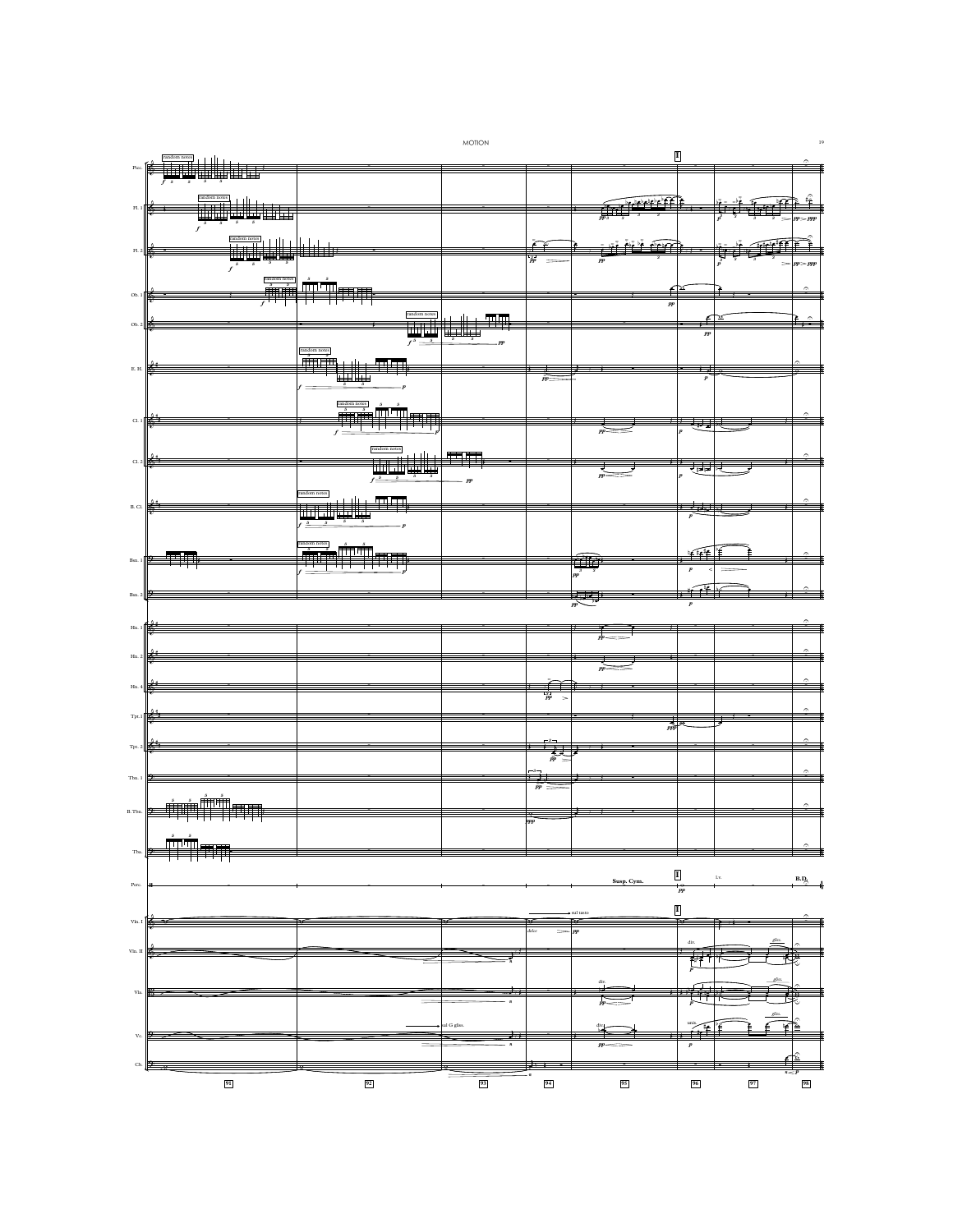